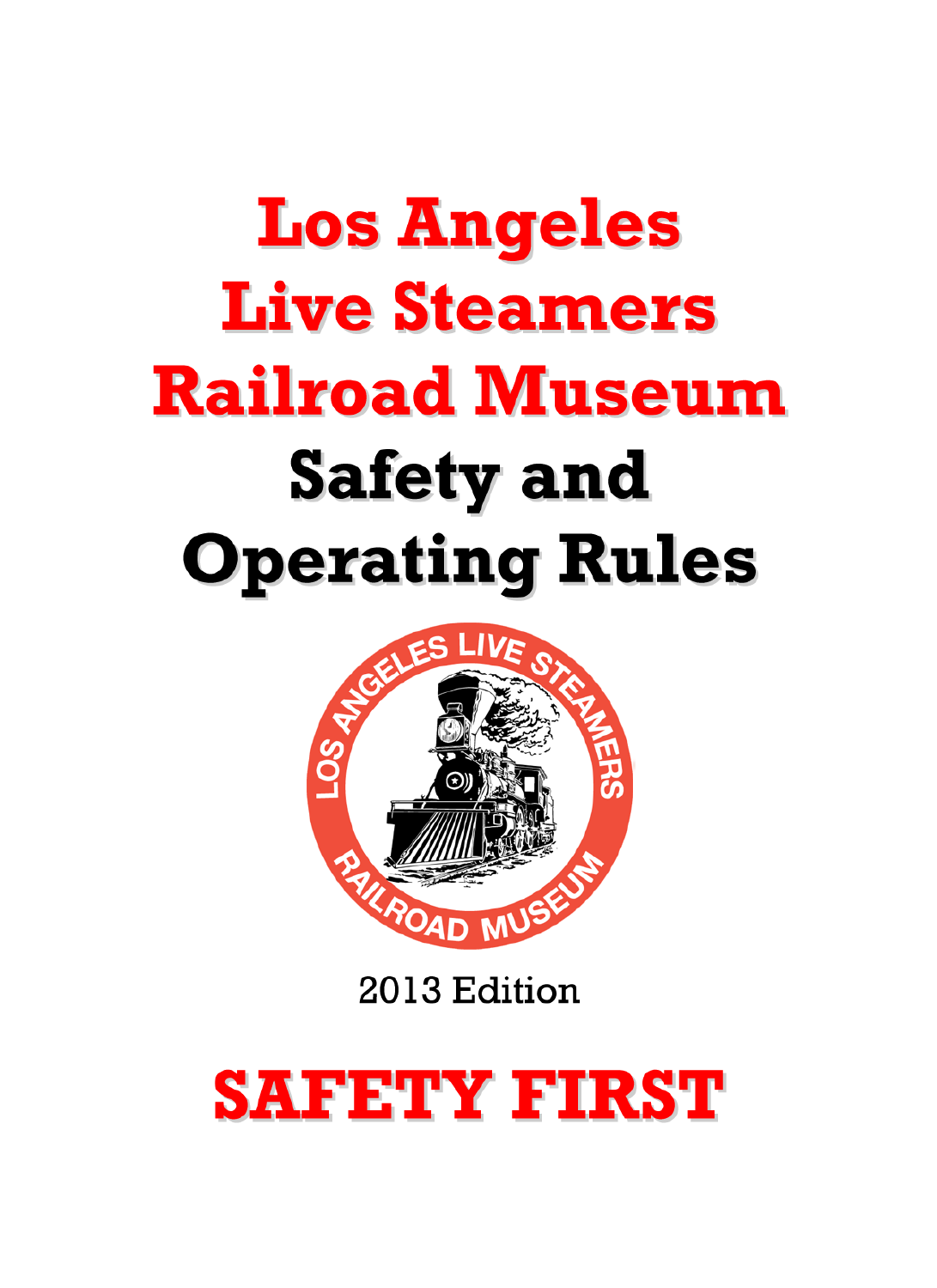## **Preface**

he purpose of these rules is to help members, guests and visitors safely enjoy our hobby while at the Museum. While most of these rules relate to operation of trains hauling the general public during Museum-sanctioned events and meets, many rules relate to operating trains at any time. All members are responsible for maintaining and safely operating at the Museum. T

It is the duty and responsibility of each member of the Museum to know and abide by these rules in accordance with Article VII of the Bylaws, which states:

*Any person participating in any event whatsoever at the Corporate Facility shall be considered as acting with full cognizance of the applicable portions of these Bylaws and the Safety Rules and posted Regulations of the Corporation and therefore shall be bound to abide by them.*

The specific enforcement of these rules is the responsibility of the Museum Safety Committee and the Board of Directors. Any person may be removed from a train or the Facility, or the use of equipment within the Facility may be restricted, if necessary, to enforce these rules and/or to maintain safety. The Museum Safety Committee may appoint assistants to fulfill its duties.

This 2013 version of the Safety and Operating Rules includes all revisions and updates since the 2003 revision. Minor clean up changes were made in 2020.

These rules are in addition to the Museum's written Policies and Procedures, Safety Program and other publications.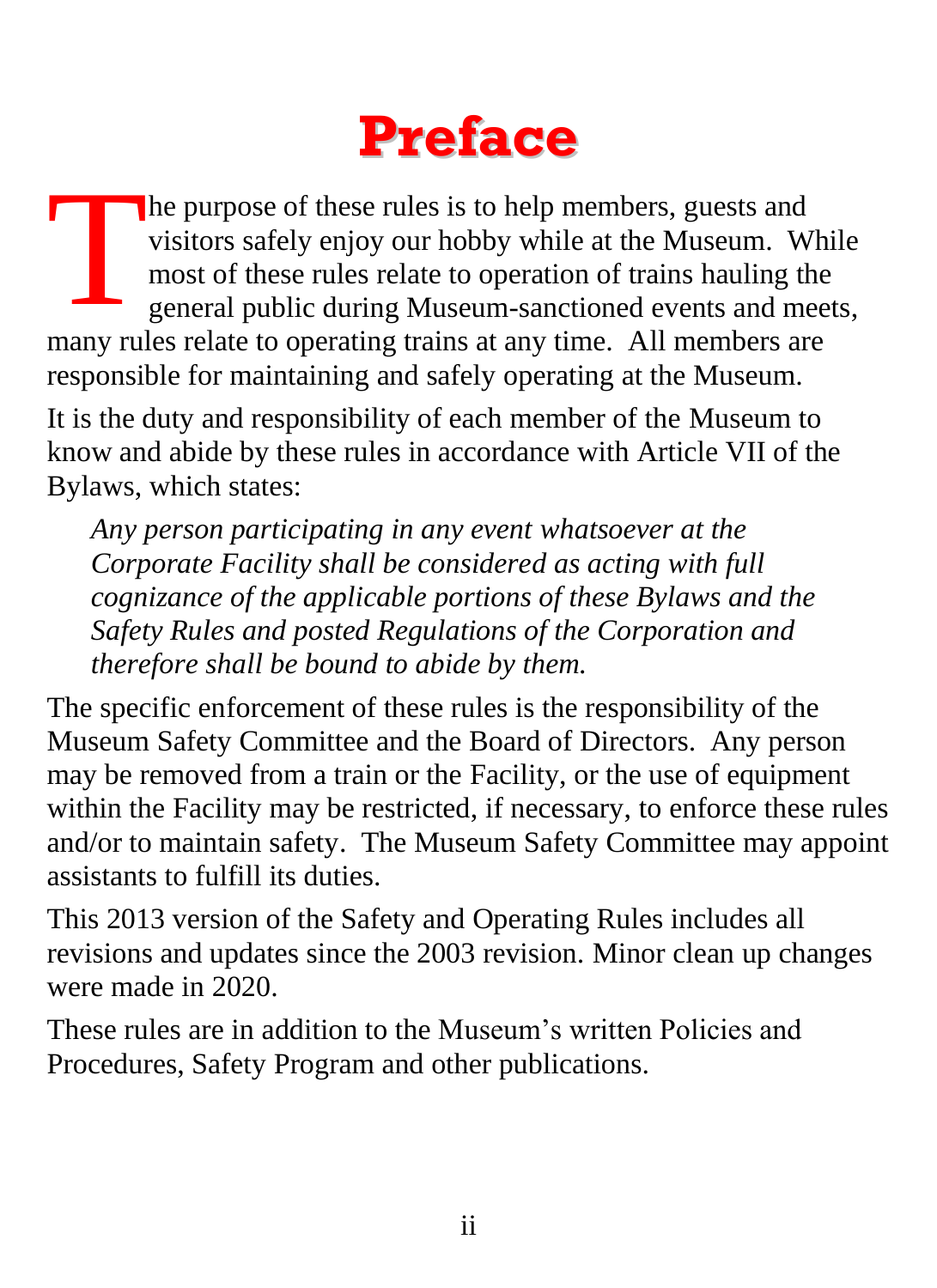### **Safety and Operating Rules Contents**

| 1.3 Special Rules For Public Rides, Museum-Sanctioned Events  |  |
|---------------------------------------------------------------|--|
|                                                               |  |
|                                                               |  |
|                                                               |  |
|                                                               |  |
|                                                               |  |
|                                                               |  |
|                                                               |  |
|                                                               |  |
| 4. Special Rules and Duties During Times of Public Hauling 12 |  |
|                                                               |  |
|                                                               |  |
|                                                               |  |
|                                                               |  |
|                                                               |  |
|                                                               |  |
|                                                               |  |
| 5.2 Steam Locomotives and Other Steam-Operated Equipment. 23  |  |
| 5.3 Other Locomotives and Motorized Equipment 24              |  |
|                                                               |  |
|                                                               |  |
|                                                               |  |
|                                                               |  |
|                                                               |  |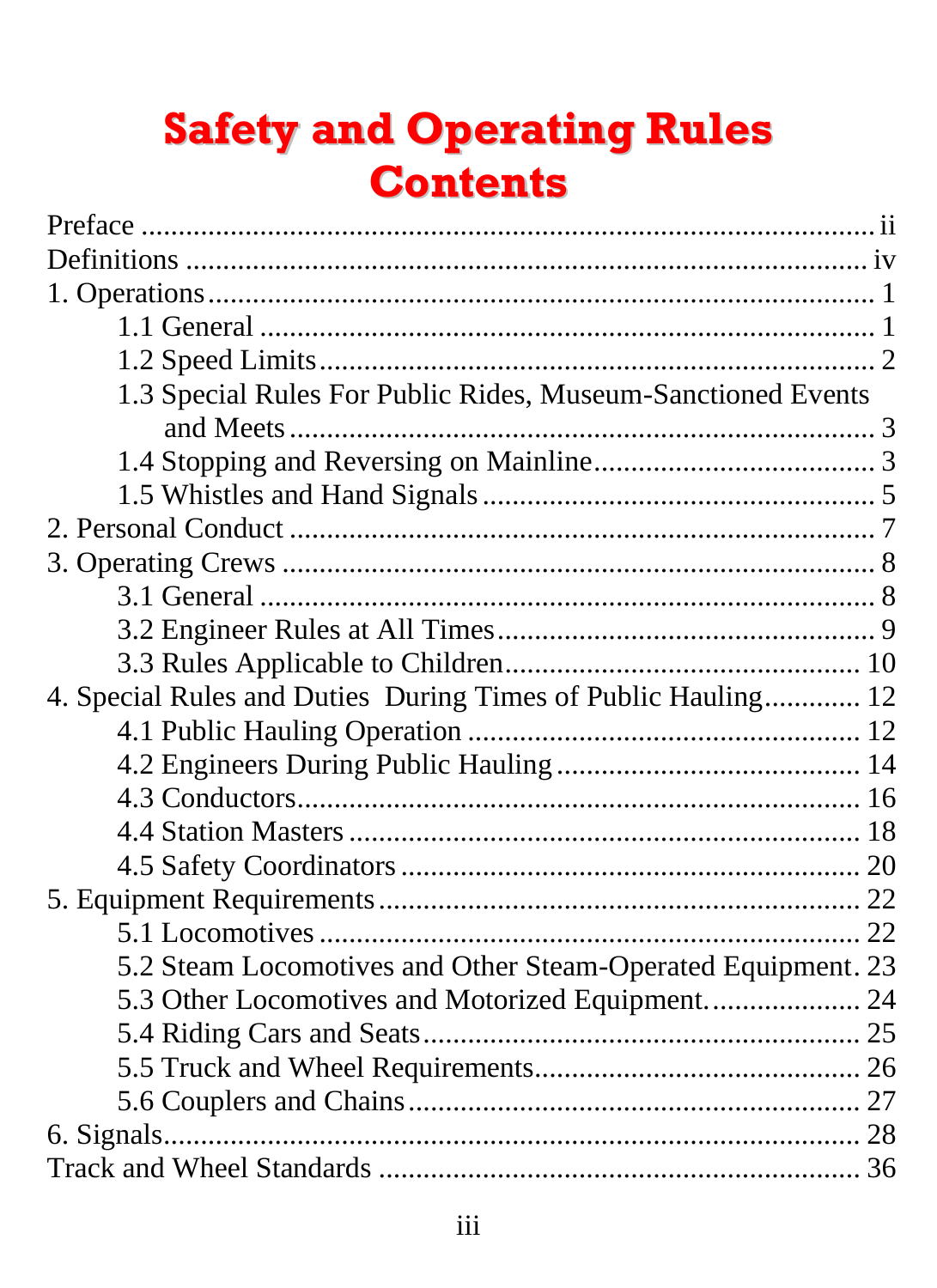#### **Definitions**

The following definitions are used throughout this booklet:

"**Museum**" refers to the Los Angeles Live Steamers Railroad Museum.

**"Facility"** means the Museum area within the fences.

"**General public**" or "**Public**" means people who are not under the general supervision of a member.

"**Guests**" means people who have been invited to a meet or special event.

"**P&P**" means the Museum's Policies and Procedures.

"**Level I**" means the Museum's operations during the hours when the general public is being hauled (this includes Sunday operations and special events sponsored by the Museum).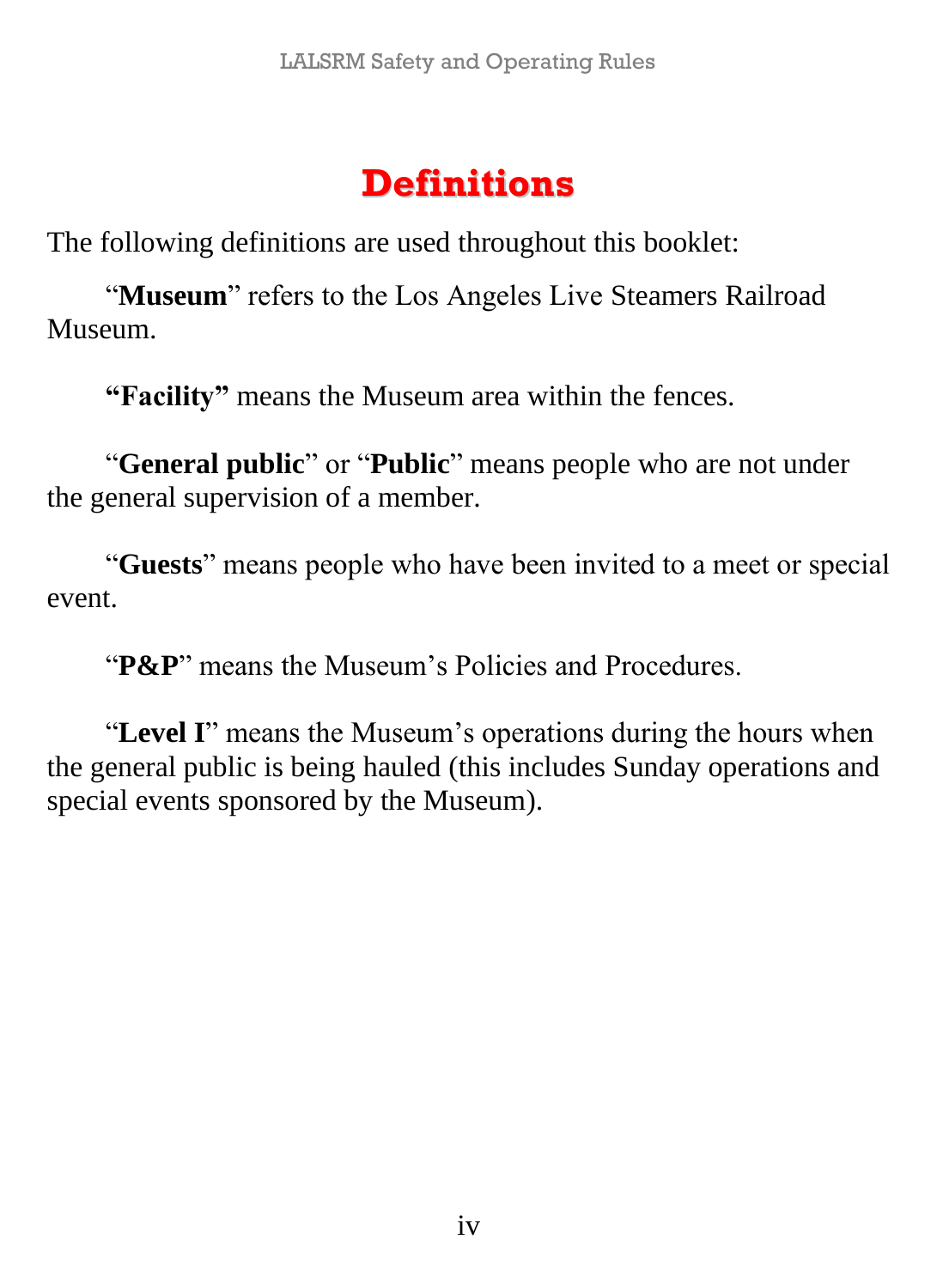#### **1. Operations**

#### **1.1 General**

- 101. No unsafe activity, whether or not expressly prohibited by these rules, shall be permitted at the Museum.
- 102. Use of the Facility is subject to Museum rules and City of Los Angeles ordinances and Department of Recreation and Parks rules.
- 103. Only qualified engineers may operate locomotives at any time.
- 104. Visiting engineers, conductors, and their guests must observe all rules. Copies of these rules shall be made available to visiting operating engineers and conductors.
- 105. Locomotives and other equipment shall be unloaded and loaded only at facilities provided for such unloading and loading. All vehicles must be removed from the unloading and loading area as soon as possible after unloading and loading.
- 106. Any steam locomotive needing water at Sutchville Station shall use the station siding and not the main line.
- 107. Locomotives and cars on sidings must be clear of the switch fouling point when stopped.
- 108. Trains must take proper precautions against traffic before entering the main line from any siding.
- 109. All major servicing of locomotives, including oiling, refueling, and taking water must be done off the main line. This rule includes locomotives on passenger trains hauling the general public (see P&P A105). Solid-fuel locomotives are an exception in that they may add fuel to the firebox from the tender.
- 110. At no time may any passenger be allowed to board or get off a moving train.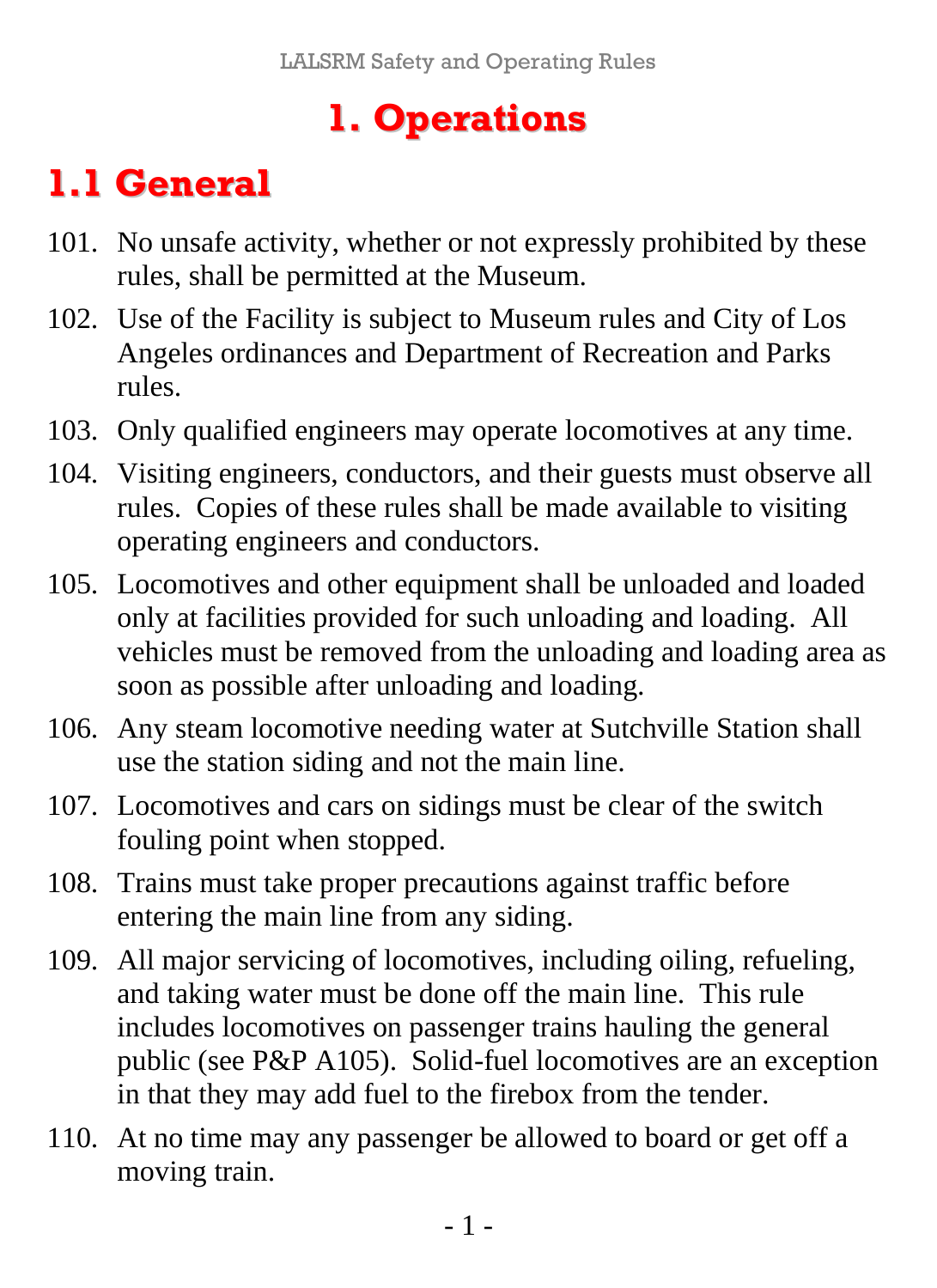- 111. Photographers and persons with sound recording equipment may obtain permission to photograph or record moving trains under certain conditions.
- 112. No one under the influence of alcohol, narcotics, or drugs of any kind shall be allowed to ride on any train.
- 113. During periods of low visibility or after sunset, all trains shall have (i) a lighted headlight (white) able to illuminate the track ahead, indicating the front of the locomotive, and (ii) a red marker light on the last car indicating the rear of the train. Conductors shall have a light (lantern or flashlight) suitable for giving hand signals during these periods. Such lights shall be visible for a distance of at least 150 feet.

### **1.2 Speed Limits**

- 114. All locomotives must be run at a speed that is safe under current operating conditions and be under complete control at all times.
- 115. No locomotive shall be operated at excessive speed, and shall not be operated at a speed greater than any speed from which the locomotive and its train can be slowed and stopped within a reasonable distance, depending on traffic, track conditions, visibility, and weight of the train.
- 116. Locomotives are to operate at a reduced speed in congested areas and in areas with close clearances, such as yards, stations.
- 117. Subject to foregoing, basic speed limits are as follows:
	- 7-1/2", 4-3/4" and 3-1/2" gauges without public  $-8$  mph maximum.
	- $7-1/2$ " gauge with general public passengers– 6 mph maximum.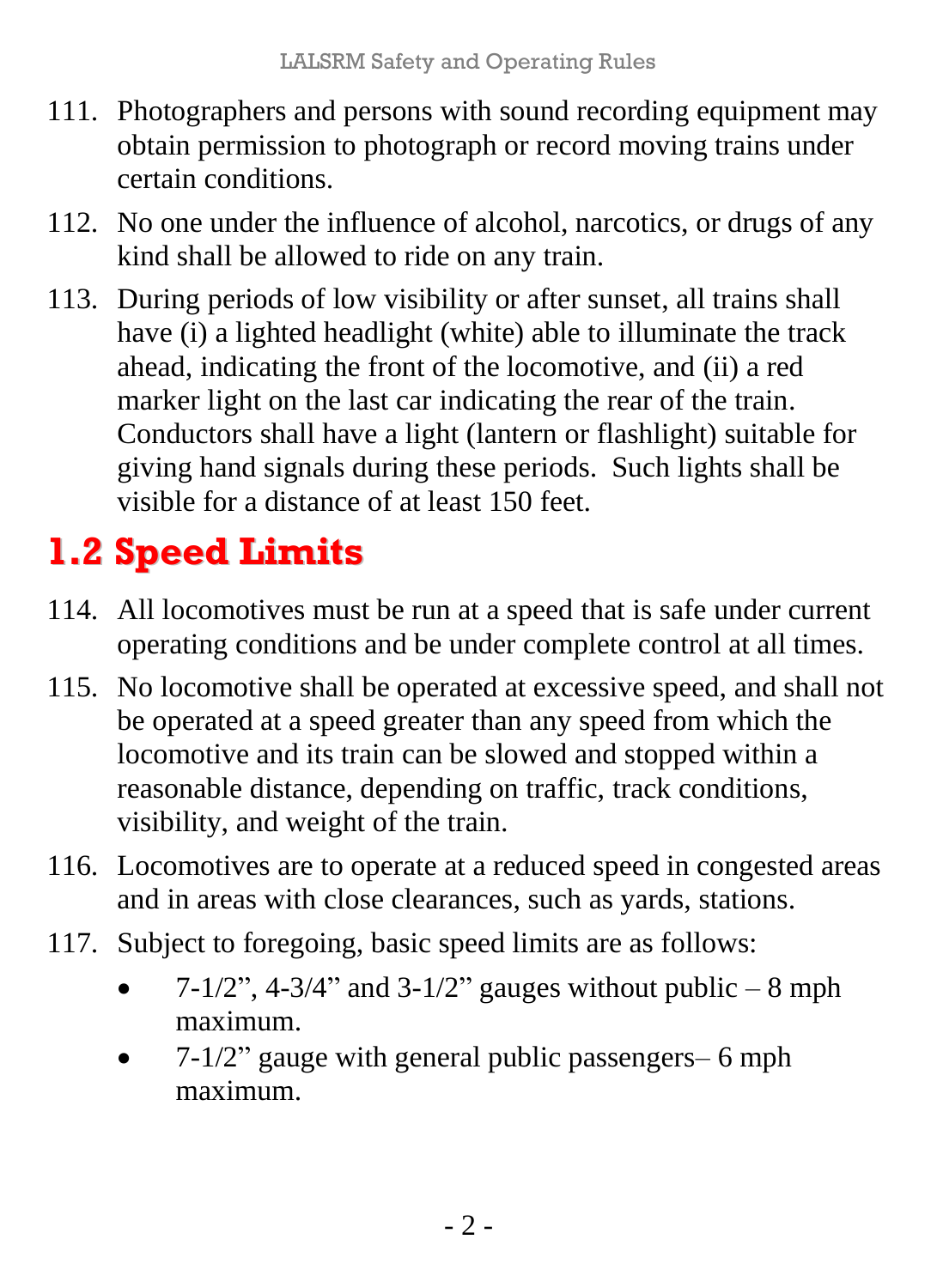#### **1.3 Special Rules For Public Rides, Museum-Sanctioned Events and Meets**

*For additional rules applicable during Sunday public hauling, see Section 4–Special Rules and Duties During Times of Public Hauling* 

- 118. During public hauling, Museum-sanctioned events and meets, trains and crews hauling passengers must:
	- A. Operate with qualified engineers and conductors.
	- B. Use only Level I certified equipment that meets or exceeds the Level I requirements.
	- C. Use only Level I certified 7-1/2" gauge cars.
	- D. Have a functioning radio and be in constant communication with the Station Master, Safety Coordinator and other members of the train crew.
- 119. Subject to ADA regulations and other applicable laws, the engineer is the final authority as to who may or may not ride on his or her train, including the train crew.
- 120. During public hauling, Museum-sanctioned events and meets passengers must obey the rules set forth in Rule 407.

### **1.4 Stopping and Reversing on Mainline**

- 121. Any locomotive about to back up must give the correct signal *(see Section 1.5)*. The engineer shall look to the rear for clearance or obstructions and receive the correct signal from the conductor. All locomotives backing up shall run at a reduced speed.
- 122. A locomotive approaching a stopped train on the same track must come to a complete stop no less than 50 feet from the stopped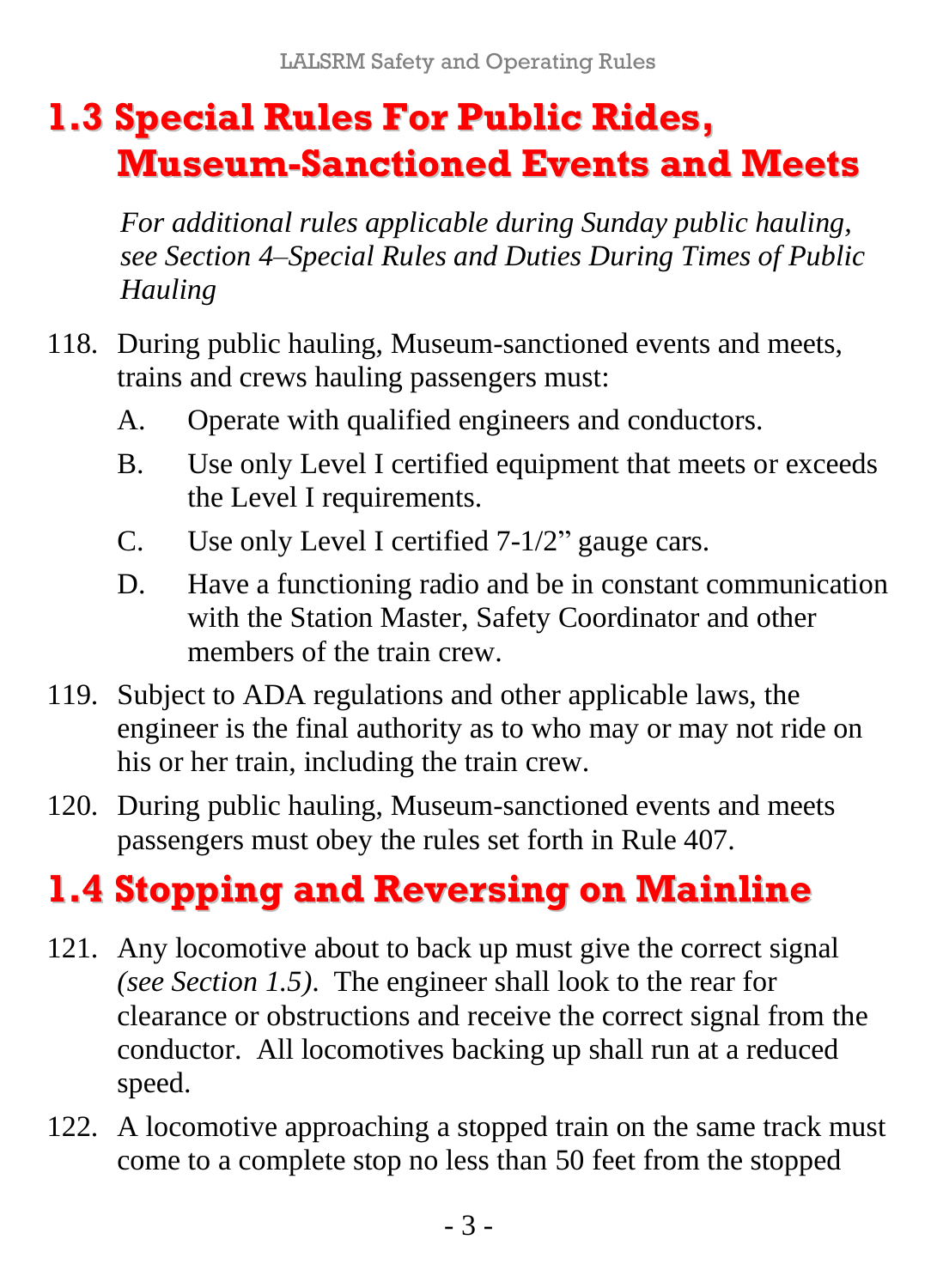train. The stopped train may then be approached slowly with caution.

- 123. Except in an emergency, no train shall stop on any bridge, crossing, switch, or main line track except where signals require.
- 124. A train stopped on the main line must call out the conductor to protect the rear with a red flag or light that may be clearly seen by a following the engineer for a distance of at least 150 feet.
- 125. Trains shall be stopped immediately when any hazard to the passengers or equipment is detected.
- 126. Engineers and conductors are equally responsible for the proper alignment of switches (turnouts). All main line manual switches must be returned to their normal position as soon as a train has cleared the fouling point. Normal position is for through main line traffic.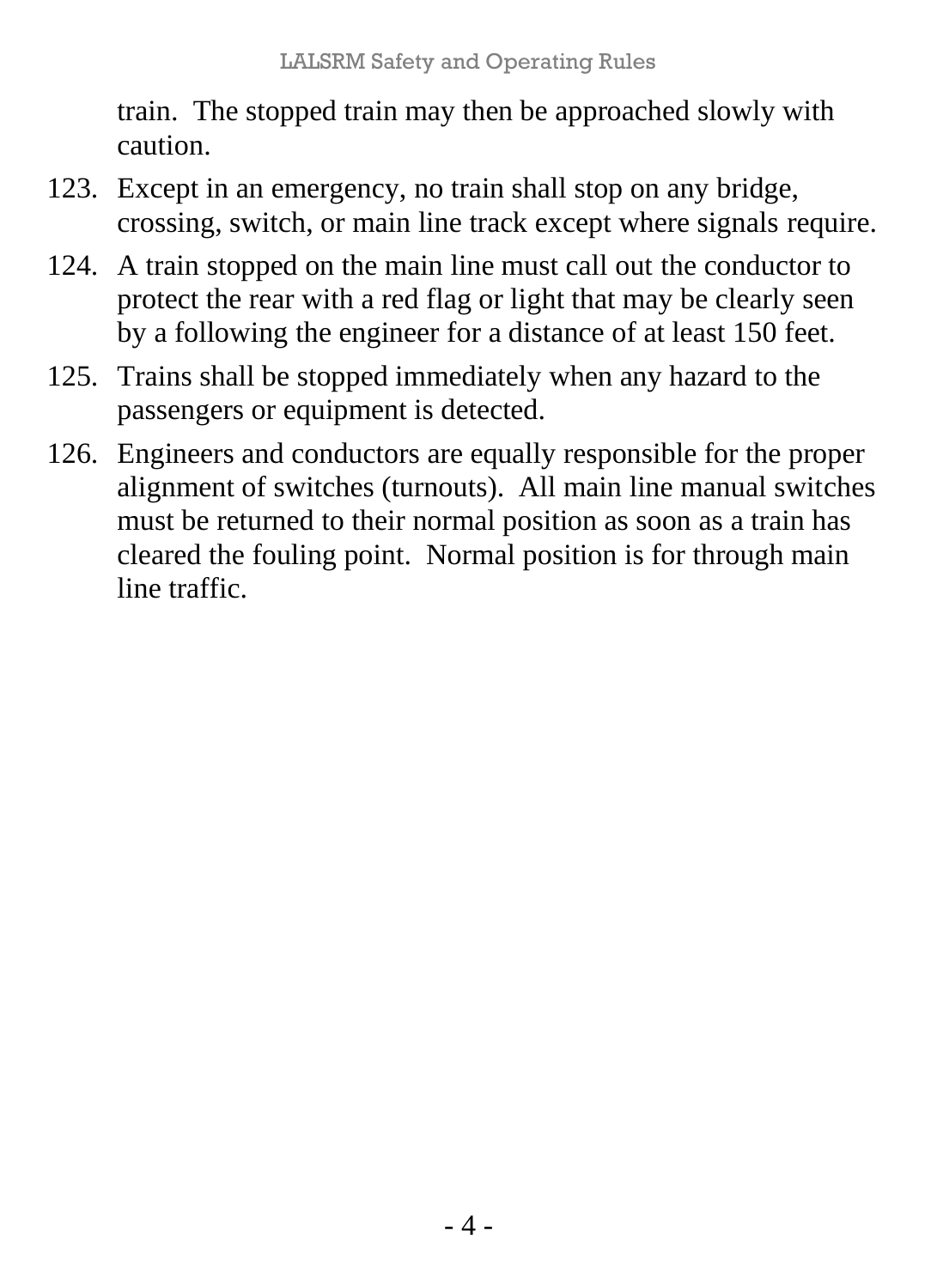#### **1.5 Whistles and Hand Signals**

- 127. Engineers shall use locomotive whistle or horn signals whenever practical to give, ask for, or acknowledge information about his or her train movement. When double-heading, the lead locomotive will give the whistle or horn signals when possible.
- 128. Engineers shall not blow the locomotive whistle or horn unnecessarily. The whistle or horn is a signaling device and should only be used as such. The whistle or horn shall not be used at the entrance to or in a tunnel unless necessary for safety.
- 129. Engine whistle or horn signals: (**o** indicates a short blast;  indicates a long blast):

#### **Locomotive Signals**

| A. o         | Apply brakes; stop.                                                                        |
|--------------|--------------------------------------------------------------------------------------------|
| B. oo        | Answer to any signal not provided for.                                                     |
| $C.$ 000     | When standing, back up.                                                                    |
| D. 0000      | Call for signals.                                                                          |
| E. - -       | Release brakes; proceed.                                                                   |
| F. ----      | Conductor return to train.                                                                 |
| G. - 000     | Conductor protect the rear of train.                                                       |
| H. - - 0 -   | Approaching public crossing, area of<br>restricted visibility, or train on adjacent track. |
| I. - - - - - | Approaching a station or railroad crossing.                                                |
| J. 0 0 0 0   | Warning to people or animals on the track;                                                 |
| 0000         | general alarm.                                                                             |

130. Conductors should use hand signals when practical. If there is more than one conductor in an area using whistles can easily be mistaken, one for another. The use of hand signals makes it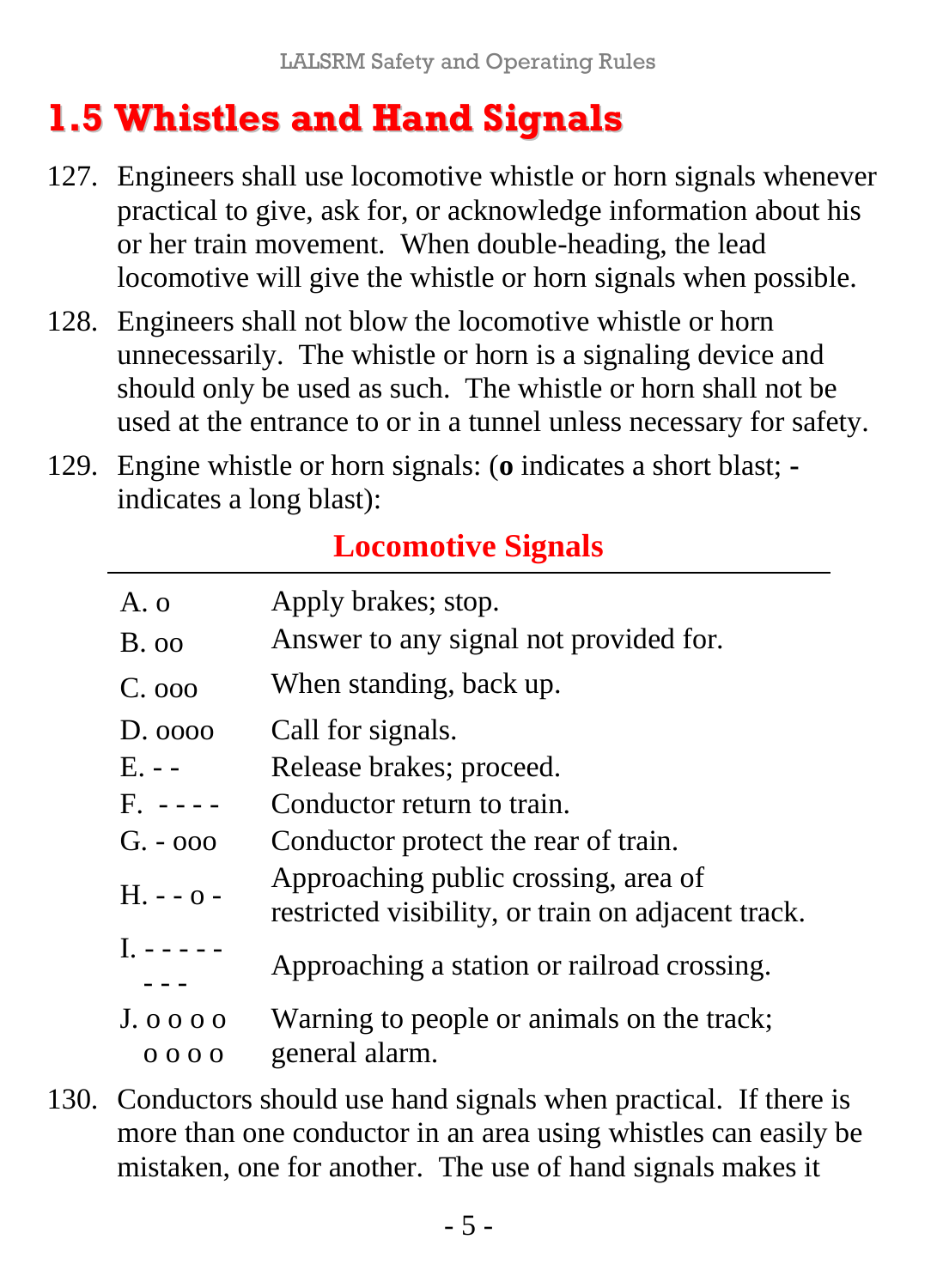necessary for the engineer to see the signal intended for him or her, eliminating possible error and the danger of mistaking another conductor's whistle for that of his or her own conductor.

131. Hand signals may be given by hand, flag, or light, as follows:

|  | <b>Hand Signals</b> |
|--|---------------------|
|--|---------------------|

| Stop         | Swung arm's length down from the<br>shoulders across the track; any<br>object waved violently on or near<br>the track. |
|--------------|------------------------------------------------------------------------------------------------------------------------|
| Proceed      | Raised and lowered vertically.                                                                                         |
| Back Up      | Swung vertically in a circle across<br>the track.                                                                      |
| Reduce Speed | Arms held horizontally with a slight<br>motion of hands.                                                               |

- 132. Conductors using communicating signals when necessary to convey a message to the engineer while the train is running. Communicating signals are blown on the conductor's whistle, loud enough for the engineer to hear above the noise of the locomotive.
- 133. Communicating signals given by the conductor:

#### **Conductor Signals**

| A. 00   | When standing, proceed.             |
|---------|-------------------------------------|
| $B.$ 00 | When running, stop.                 |
| C. 000  | When standing, back up.             |
| D.000   | When running, stop at next station. |
| E. 0000 | When running, reduce speed.         |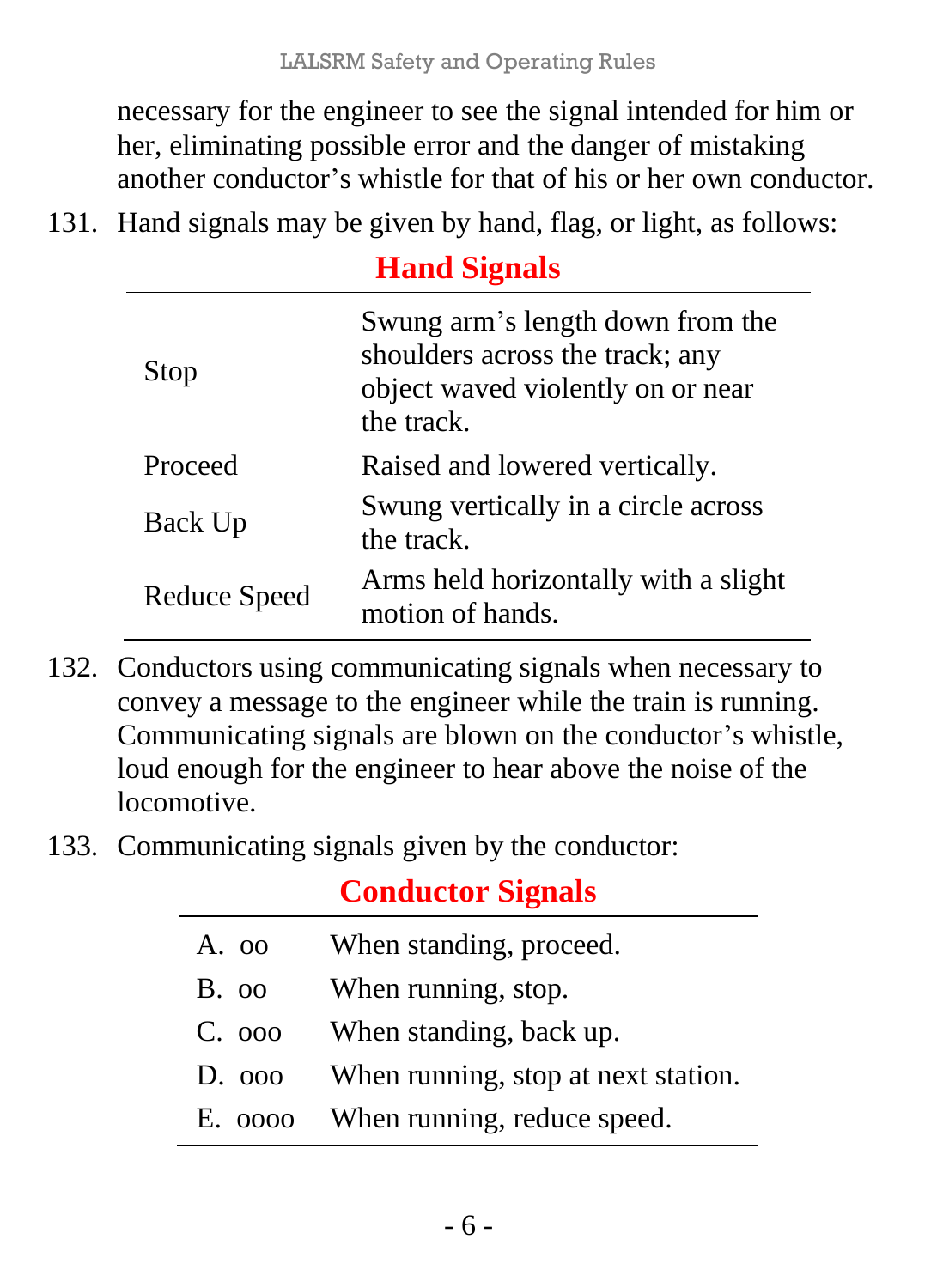LALSRM Safety and Operating Rules

134. Color signals, lights, or flags:

| <b>Colors for Signals, Lights and Flags</b> |  |  |  |
|---------------------------------------------|--|--|--|
|---------------------------------------------|--|--|--|

| Red    | Stop.                                                        |
|--------|--------------------------------------------------------------|
| Yellow | Proceed with caution; prepare to stop<br>at the next signal. |
| Green  | Proceed.                                                     |

#### **2. Personal Conduct**

- 201. No one under the influence of alcohol or narcotics shall operate any equipment within the Facility, nor shall any such person be part of the crew of any equipment operating within the Facility.
- 202. Smoking is not permitted anywhere in the Museum except in designated areas.
- 203. Refueling of gasoline-powered locomotives shall be done near the fuel storage building using the siding on the north side of the main line track adjacent to the fuel storage building. The locomotives shall be shut off during the fueling operation. Steam locomotives burning diesel fuel may be refueled at the Sutchville Station siding. Propane fired locomotives may have their fuel tanks changed at any convenient siding except at New Sherwood **Station**
- 204. No person under 18 years of age may operate Power Equipment (defined on following page) within the Facility, and the Museum may prohibit any person who is not operating Power Equipment in a safe manner from operating Power Equipment.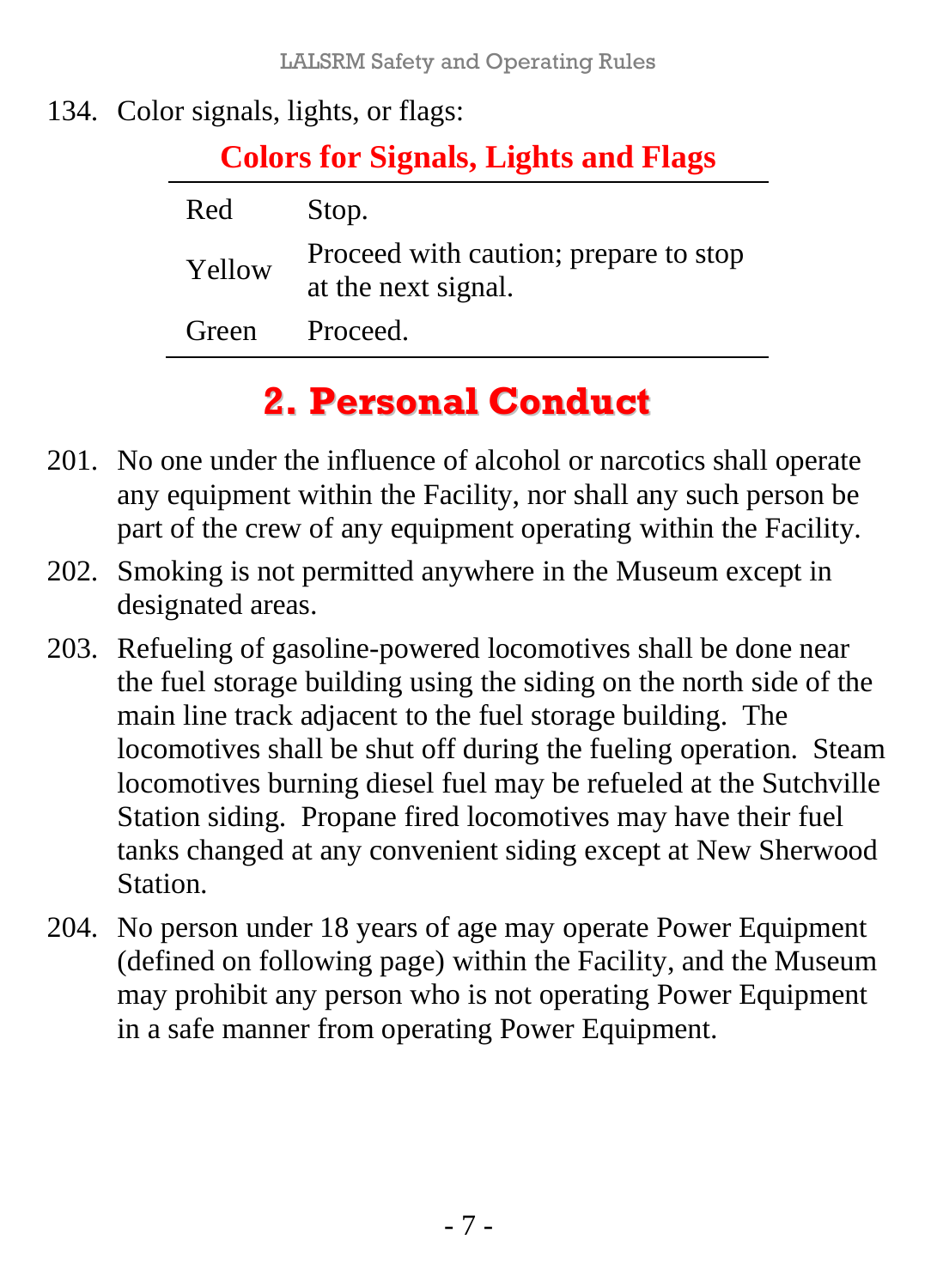"**Power Equipment**" means and includes, without limitation, powered garden equipment, string trimmers, chain saws, tractors, kitchen stoves and ovens, stationary equipment, lawnmowers and all powered or motorized equipment and tools and includes such equipment whether or not owned by LALS. Such prohibition may be permanent or for a specified period of time and may apply to some or all Power Equipment. The General Superintendent or Board member may make such a determination. Anyone cited by this rule shall be entitled to a hearing before the Board of Directors.

#### **3. Operating Crews**

### **3.1 General**

- 301. The chief concern of all operating personnel shall be the safety of visitors, guests, and members of the Museum, their equipment, and the equipment of the Museum.
- 302. Subject to these rules, all members are entitled to the same privileges at the Museum and use of the Facility. All members also have equal responsibility for the safety and maintenance of the Facility, Museum equipment, and the observance and enforcement of these rules. Every member is responsible to, and for, every other member. There are no so-called "privileged" members.
- 303. A committee appointed by the Board of Directors will determine the qualifications of operating personnel by preparing and administering written and/or oral tests and verifying operating skills, abilities and judgment necessary to assure safe operation of a locomotive, subject to approval of the Board of Directors, and consistent with these rules.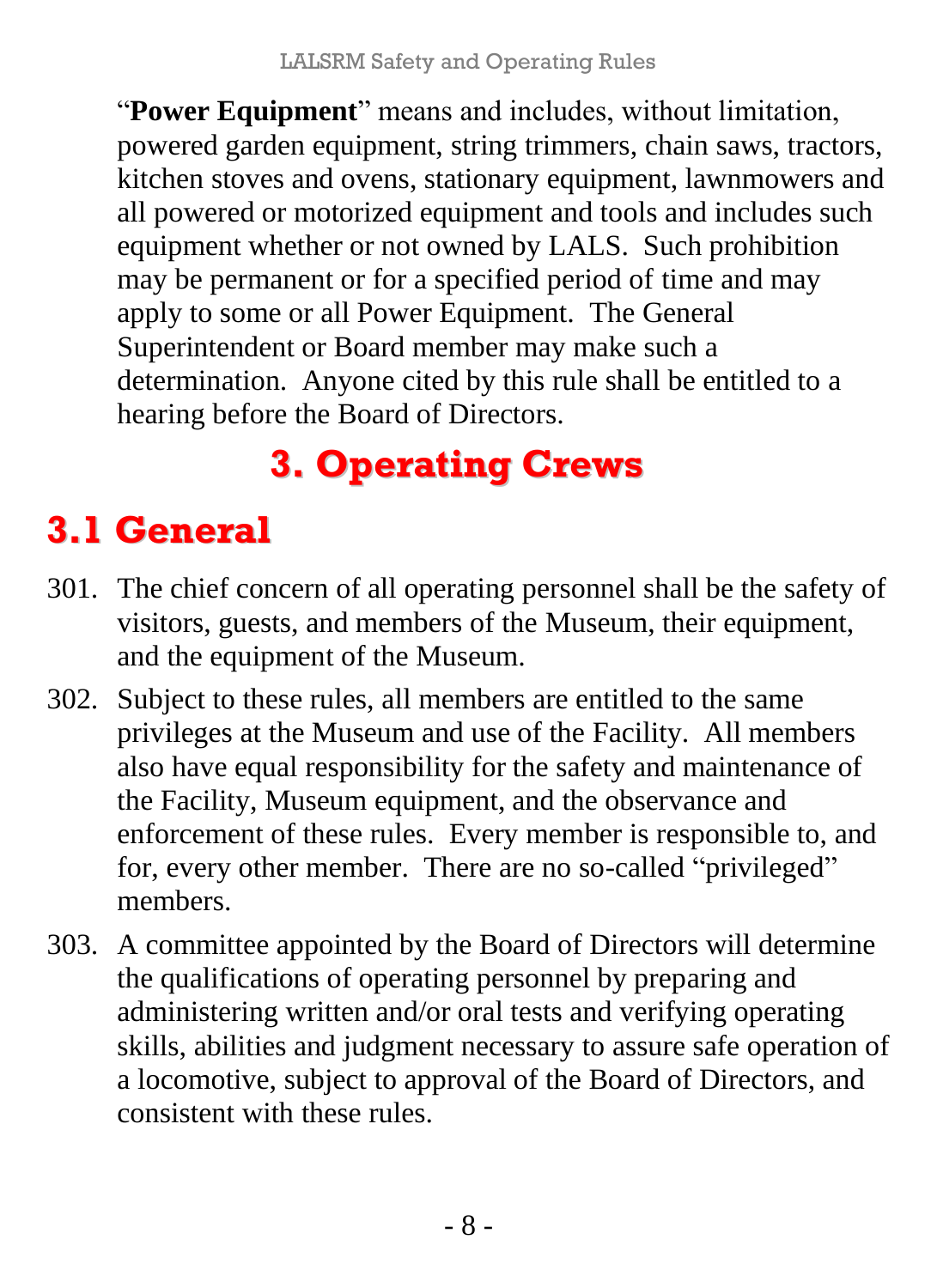304. The Museum may restrict or suspend from duty any operating personnel who consistently and/or willfully violate these Safety and Operating Rules. Anyone cited by this rule shall be entitles to a hearing before the Board of Directors.

#### **3.2 Engineer Rules at All Times**

See Section 4.2 for additional rules applicable to engineers during times of public hauling.

- 305. At all times, Engineers shall:
	- A. Be responsible for safe operating condition if using private equipment.
	- B. Be responsible for the safe handling of his or her locomotive and train at all times.
	- C. Cooperate with all other operating personnel.
	- D. Operate locomotive in conformance with the Museum safety rules at all times.
	- E. Return all Museum equipment to proper storage space at the end of run (unless another engineer will run the equipment).
	- F. Complete any operating logs for Museum equipment.
	- G. When the train is brought into station, set train brakes and if the engineer leaves the operator's position, shuts off any gasoline or electric engine unless a redundant locking device is installed.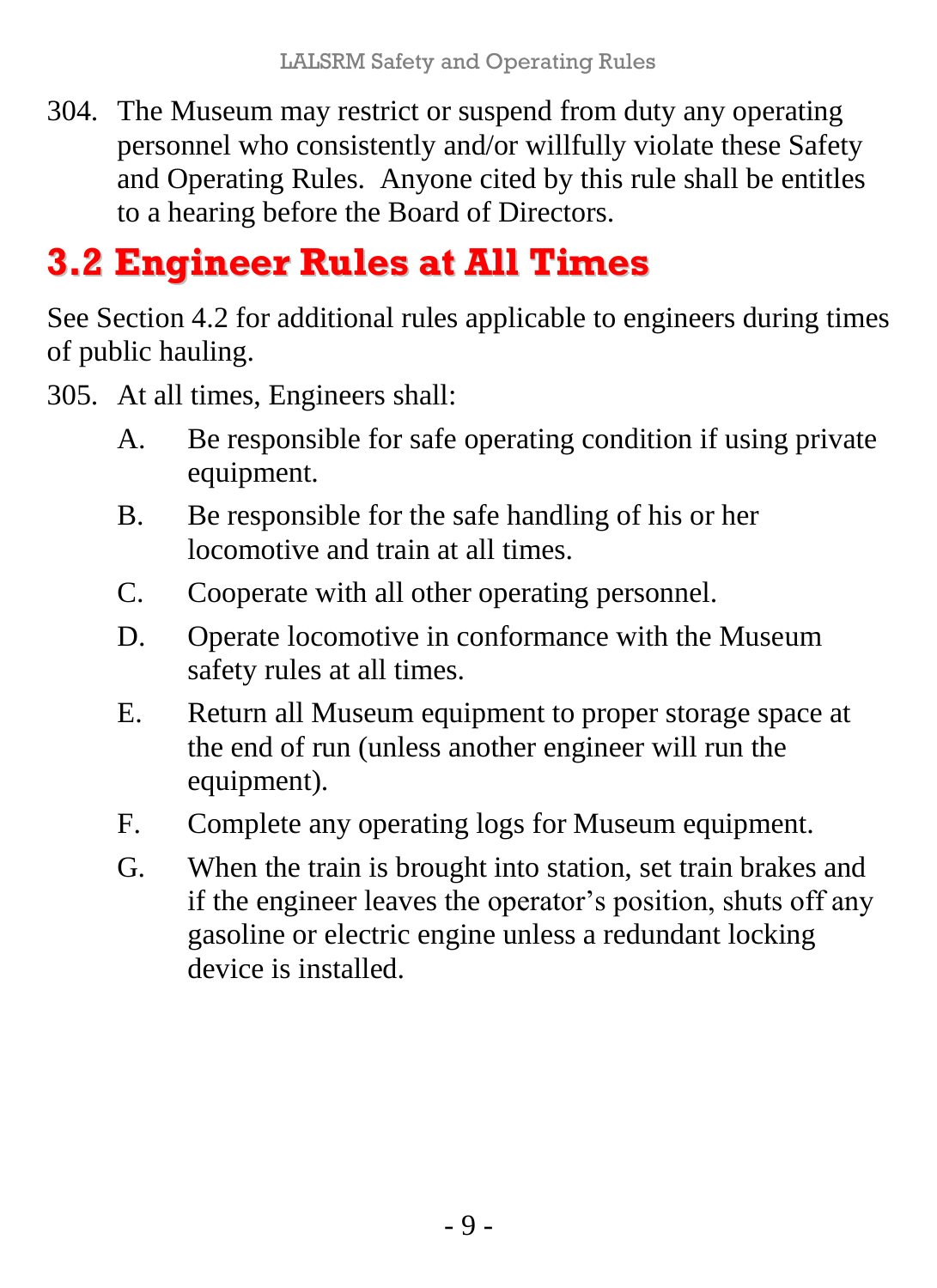### **3.3 Rules Applicable to Children**

Children are persons under 18 years of age. Below is a chart summarizing the rules regarding age requirements for various activities:

| <b>Minimum Ages and Qualifications of</b><br><b>Children (under 18) for Museum Activities</b> |                                                                                       |                                                  |  |
|-----------------------------------------------------------------------------------------------|---------------------------------------------------------------------------------------|--------------------------------------------------|--|
| <b>Activity</b>                                                                               | Age                                                                                   |                                                  |  |
|                                                                                               | Under 16                                                                              | $16-18$                                          |  |
|                                                                                               | Engineer (Rule 307)                                                                   |                                                  |  |
| Pulling public                                                                                | Not permitted<br>(Rule 307)                                                           | Qualified<br>engineer<br>permitted (Rule<br>307) |  |
| Pulling private<br>train during public<br>hauling and events                                  | Qualified engineer<br>permitted (Rule<br>307)                                         | Qualified<br>engineer<br>permitted (Rule<br>307) |  |
| During meets and<br>other times                                                               | Permitted if<br>accompanied by<br>responsible adult<br>who signed<br>liability forms. | Permitted                                        |  |
| <b>Conductor</b> pulling<br>public (Rule 308)                                                 | At least 14 and a qualified conductor                                                 |                                                  |  |
| <b>Riding</b> (Rule 309)                                                                      | At least 14 or accompanied by adult                                                   |                                                  |  |
| <b>Operating Power</b><br>Tools (Rule 204)                                                    | Prohibited                                                                            |                                                  |  |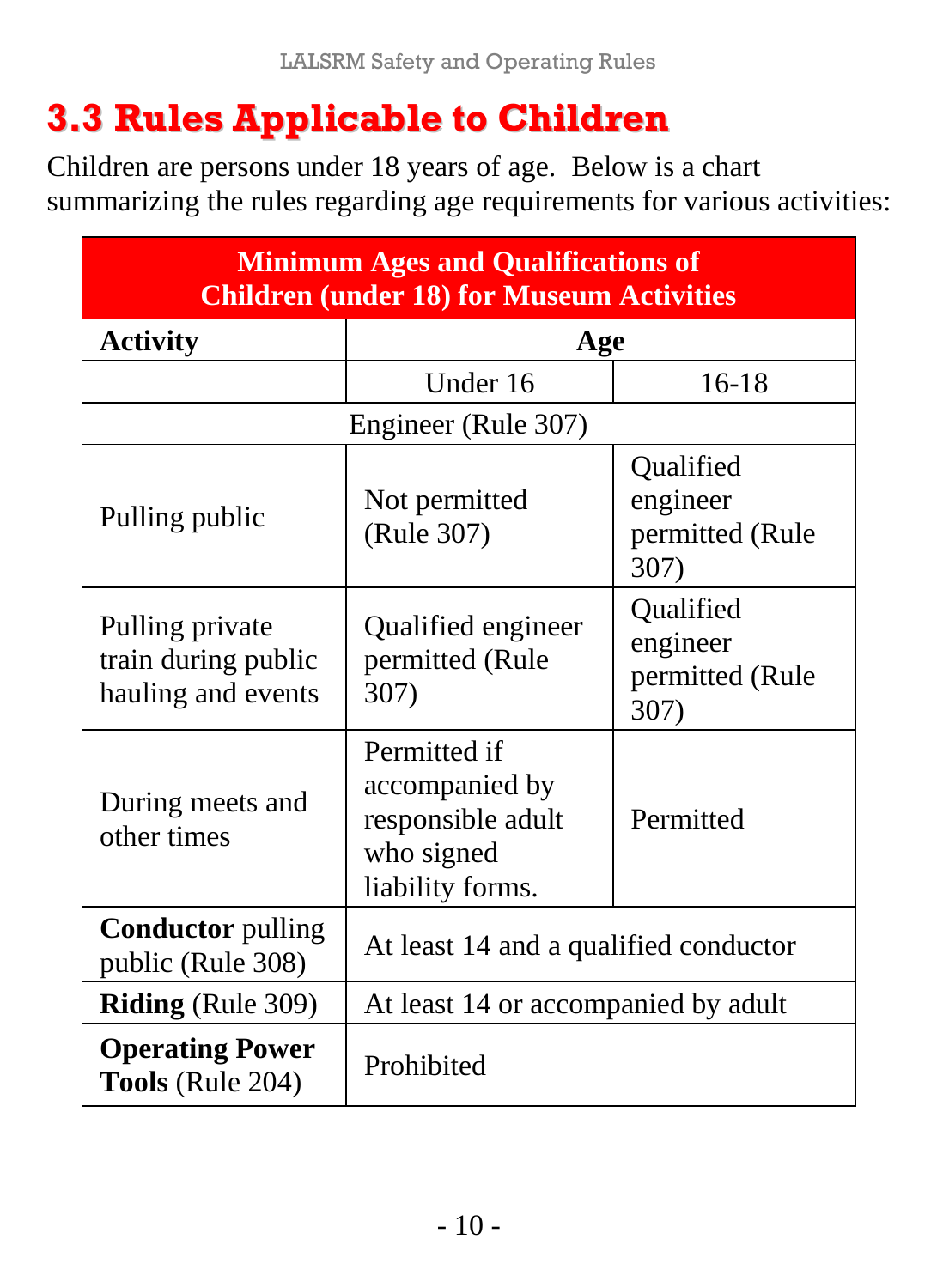The minimums shown in the chart above are subject to common sense. Activities of individual children may be further restricted or prohibited depending on actions and abilities of such children.

- 306. **Adult Supervision**. All children on Museum property must at all times be under the supervision of an adult who is present (a "responsible adult"). Such adult must be a parent or legal guardian, or a person who has filed the appropriate consent and notice forms.
- 307. **As Engineers.** Children may not pull the public. However, children 16 and over who are qualified engineers may operate private trains during public running times. Children of any age may operate equipment during meets and other nonpublic hauling times without being a qualified engineer provided that a child under 16 must always be accompanied by a responsible adult who (i) is a qualified engineer and in the closest seat behind the child engineer on the train and (ii) assumes full responsibility for the child's actions pursuant to the appropriate consent and notice forms.
- 308. **As Conductors.** Children 14 or over who are qualified conductors may be a conductor on trains hauling public or on private trains during runs. Children under 14 may not be a conductor on any train where passengers are being carried. Children of any age may conduct during meets and other times.
- 309. **As Riders.** During public running times, children under 14 years riding trains must be accompanied by a responsible adult or a child who is 14 or older who is supervising such children with the consent of a responsible adult. Children of any age may ride trains during meets and other times.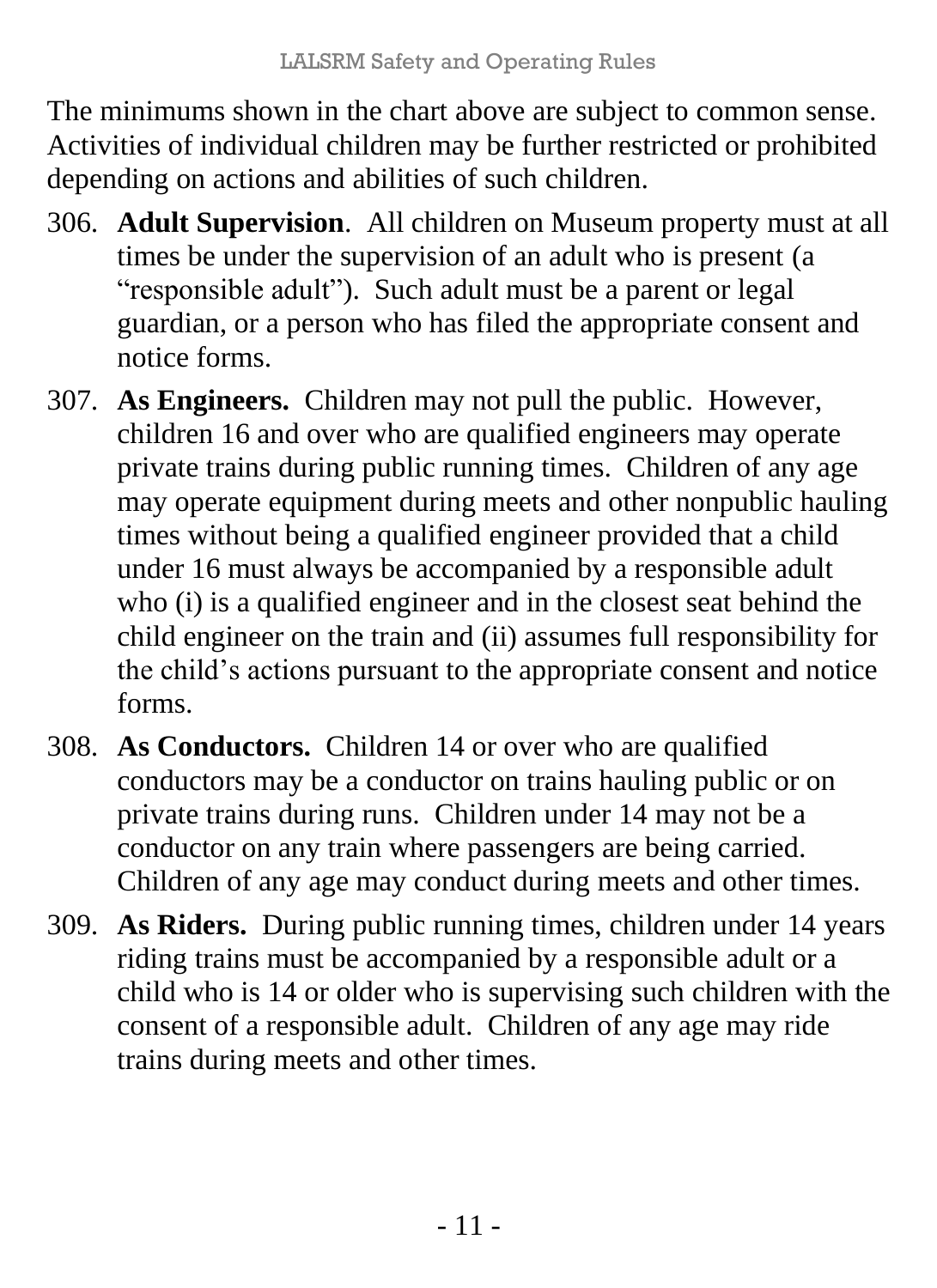#### **4. Special Rules and Duties During Times of Public Hauling**

*These rules apply to all trains whenever the public is being hauled– whether or not a train is itself hauling the public. See also Section 1.3– Special Rules For Public Rides*

### **4.1 Public Hauling Operation**

- 401. Sunday operating hours for hauling the general public are from 11:00 am to 3:00 pm. At 3:00 pm the general public gate is to be closed by the New Sherwood Station personnel. When closing the gate, allow entrance to any members of public who are about to enter. Pubic hauling will continue until the station is empty.
- 402. Engineers may, if they wish, begin hauling the general public on Sunday before 11:00 a.m. if the Safety Coordinator other person has completed all pre-run inspections, the Station Master is present and ready to load passengers, the recorded safety announcement is operating (or is being spoken) and there are no unqualified engineers operating, and no test equipment running.
- 403. No equipment may be tested on the main line during public hauling.
- 404. During public hauling, the general public must be loaded and unloaded only at New Sherwood Station. The two New Sherwood Station sidings are designated ST1 (outer) and ST2 (inner), are for use of general public hauling trains only. Steam locomotives shall be given a preference on ST2. Steam locomotives may take on water and perform minor lubrication only on ST2. No refueling is allowed, other than solid fueled locomotives that are capable of transferring fuel from the tender to the firebox.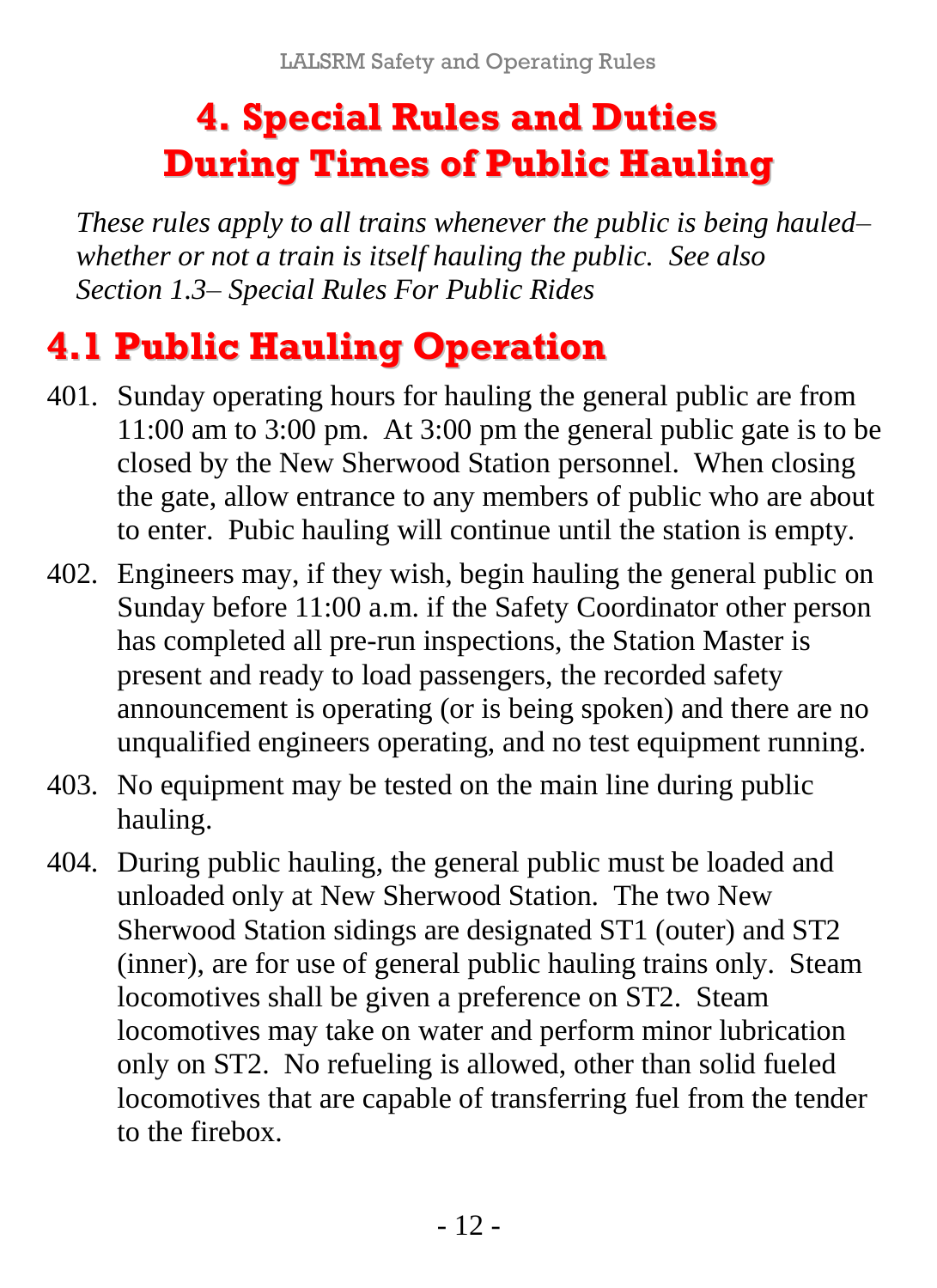- 405. Public hauling has priority during public hauling hours. A train on the mainline not hauling the public when approaching the junction of the New Sherwood Station tracks and the mainline shall yield to trains hauling the public leaving, or about to leave, the station, including stopping if necessary.
- 406. Trains not hauling the public shall maintain a speed fast enough so as not to impede trains following that are hauling the public, but not exceeding the 6-mph public hauling speed limit. Private trains are encouraged to pull into sidings if necessary, to allow trains hauling the public to pass.
- 407. A safety message shall be delivered to train riders. *Also see Rule 414F.* The message shall contain such items as the Board from time to time determines and shall include at least the following:
	- A. Remain seated facing forward at all times while the train is in motion until it returns to the station.
	- B. Do not lean out or reach for anything along the right-ofway while the train is in motion.
	- C. While the train is moving, keep hands and feet inside the train car at all times.
	- D. Do not yell or scream while riding on the train except in an emergency.
	- E. Although photography is permitted, people should refrain from leaning, reaching or otherwise creating a hazard while photographing.
	- F. Be sure your cell phones and carry-ons are secure.
	- G. Do not stand up while on the train.
	- H. If you drop something, do not reach for it, raise your hand, and we will stop the train and retrieve it for you.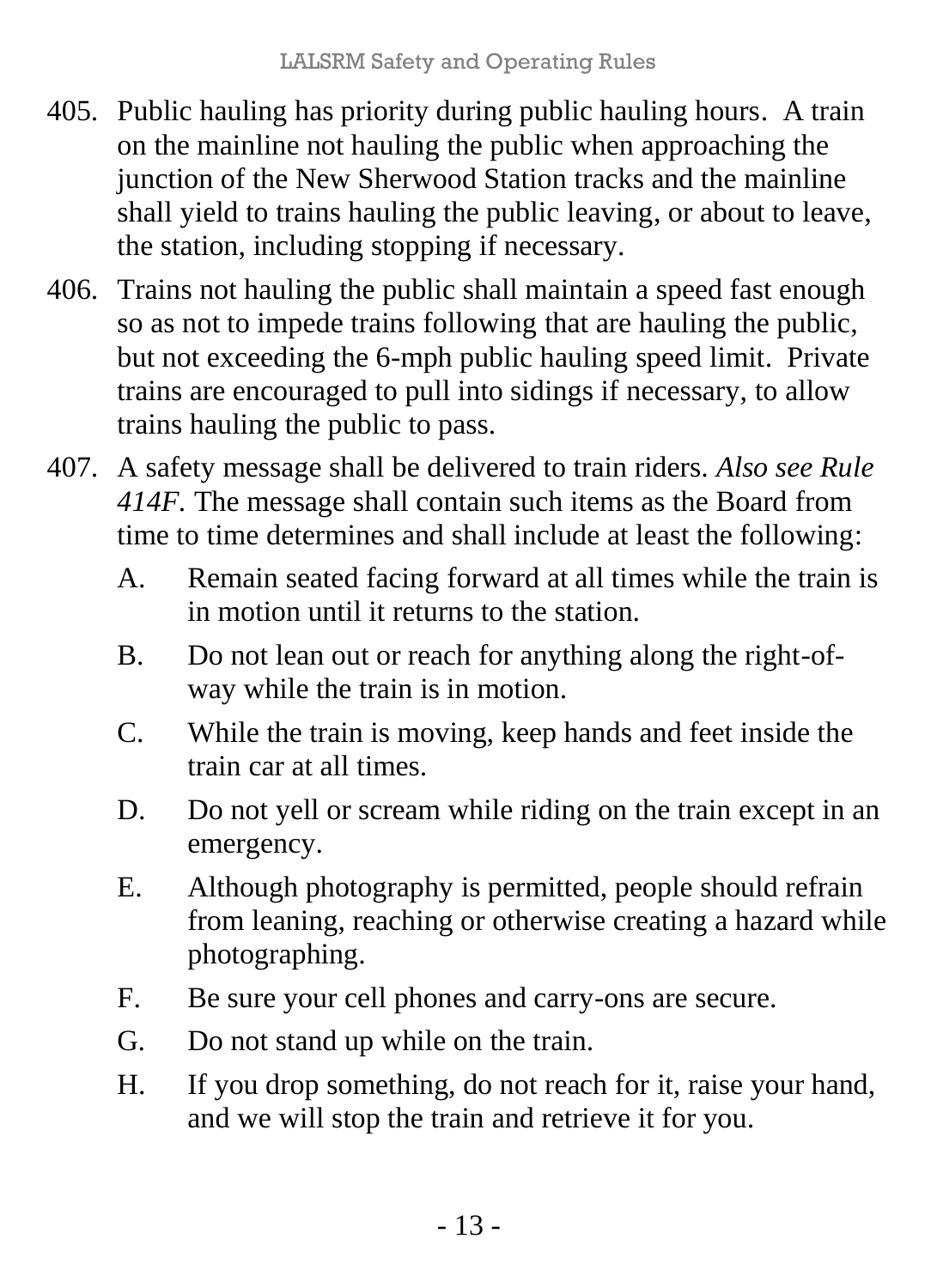- I. Anyone disobeying these rules may be put off the train and/or out of the Facility.
- 408. During public hauling, the general public must be loaded and unloaded only at New Sherwood Station. The two New Sherwood Station sidings are designated ST1 (outer) and ST2 (inner), are for use of general public hauling trains only. Steam locomotives shall be given a preference on ST2. Steam locomotives may take on water and perform minor lubrication only on ST2. No refueling is allowed, other than solid fueled locomotives that are capable of transferring fuel from the tender to the firebox.
- 409. During public hauling, trains shall stop at the designated stopping position at New Sherwood Station to discharge passengers. A train shall then promptly pull forward as far as possible without fouling signals or, except when required to accommodate trains behind it or to not impede passenger flow, blocking the pedestrian crossing to the bathrooms (westbound). For steam locomotives, this location may also be determined by most forward access to water.
- 410. A train may be parked in New Sherwood Station prior to starting public hauling if such train and crew are ready to immediately begin hauling the public upon commencement of public riding. Trains not ready and trains whose crew is on lunch or other break may park in the station only with the consent of the Station Master, and then only if it will not interfere with operations.

### **4.2 Engineers During Public Hauling**

See Section 3.2 for additional rules applicable to engineers at all times.

411. **Qualifications**. During public hauling times, an engineer must have passed Level 1 safety test and qualifications for the type of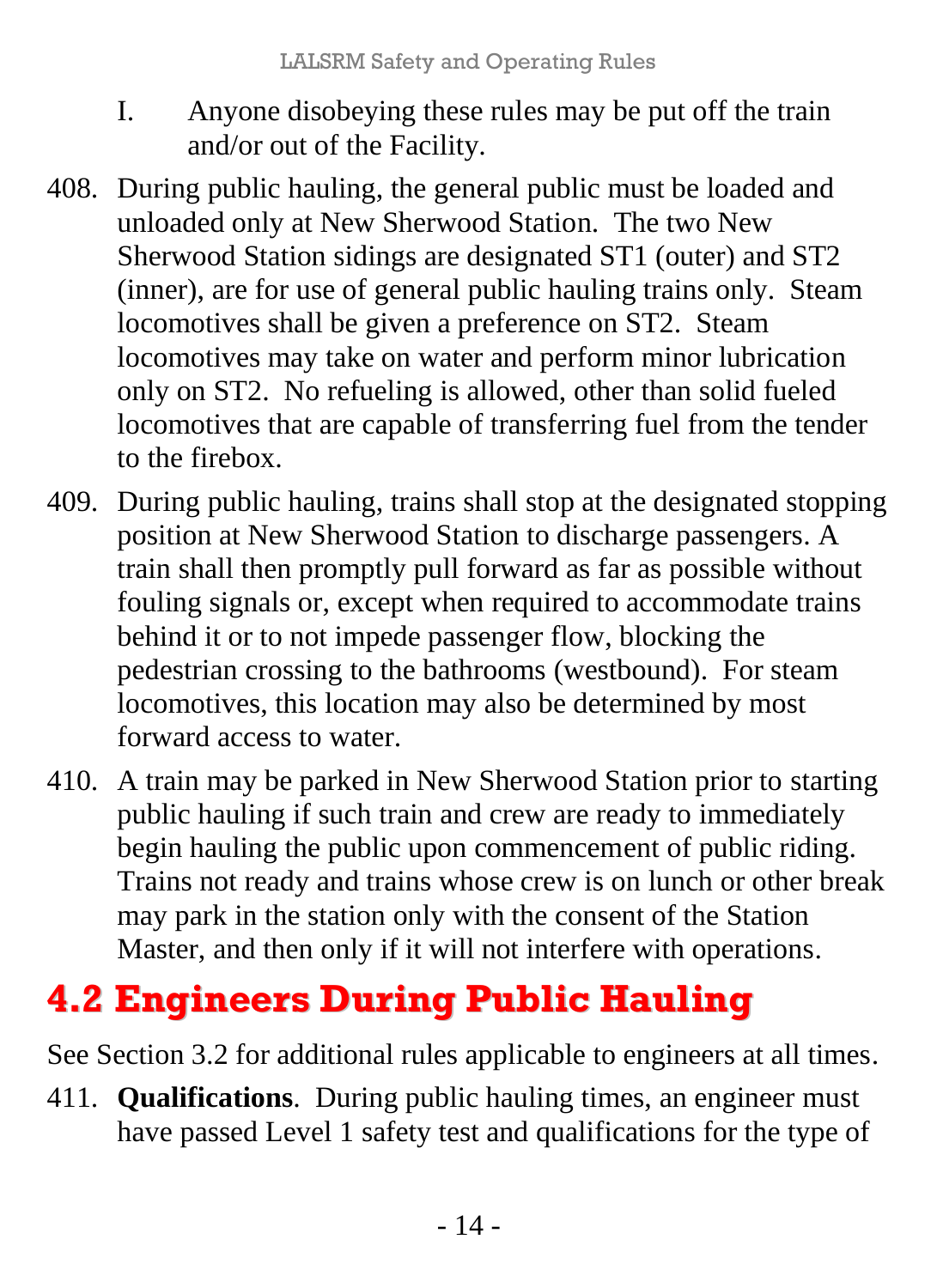locomotive (steam, gasoline, etc.) operated. Engineers must have a valid driver's license.

- 412. **Duties**. During public hauling times, engineers shall:
	- A. Have a radio and continually listen to designated frequency.
	- B. Before beginning hauling the public that day, run the train around the mainline track.
	- C. Sign the Public Hauling Run Log Sheet during public hauling or Museum sanctioned events.
	- D. When loading process is completed, the conductor and the engineer must exchange whistle signals for authorization to proceed. The conductor or the engineer may initiate this signal sequence.
	- E. Observe all rules and signals given by the conductors and Station Master and comply with these rules.
	- F. Upon returning to the station, stop his or her train to allow unloading at the assigned exit gate.
	- G. Upon completion of unloading, pull his or train up to the designated gate, or as directed by the Station Master.
	- H. When loading process completed, signal the conductor for authorization to proceed, and upon receipt of the conductor's signal, the engineer can proceed. Alternatively, the conductor may signal the engineer to proceed, which the engineer confirms, and the engineer can proceed.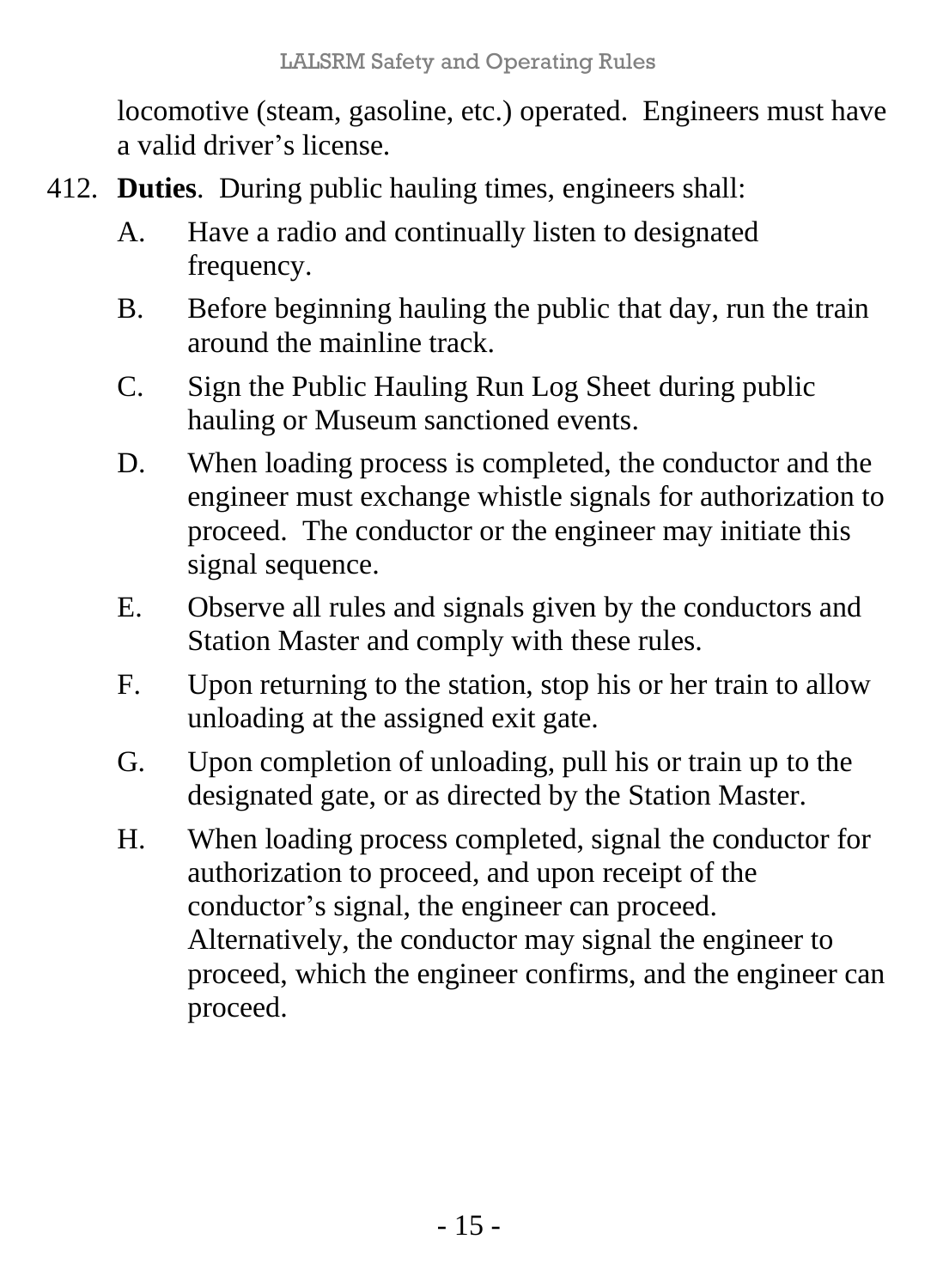#### **4.3 Conductors**

- 413. **Qualifications.** For pulling public or operating during public hauling times, a conductor must have passed Level 1 safety test. Must be acceptable to the engineer for whom operating.
- 414. **Duties**. Conductors shall:
	- A. Have a whistle (police type preferred) and a red flag or light in possession at all times.
	- B. Have a radio and continually listen to designated frequency.
	- C. Flag or otherwise protect the rear of the train whenever the train stops on the main line.
	- D. Direct the loading and unloading of passengers on train. No more than three adults shall ride each bench seat car. Passengers should be as evenly distributed as possible on each car.
	- E. Politely refuse passage to persons who do not meet age and size requirements as riders or who are disruptive. or unwilling or unable to follow safety rules.
	- F. If the recorded pubic message is functioning, there is no need for crew members to repeat the message, except when a crew member observes member of the public violating or potentially violating a safety rule.
	- G. Ensure that all passengers are safely seated and following safety rules, including that arms are in, legs are within foot guards and passenger belongings are safely secure.
	- H. Observe passengers during operation and enforce all passenger safety rules while the train is in motion.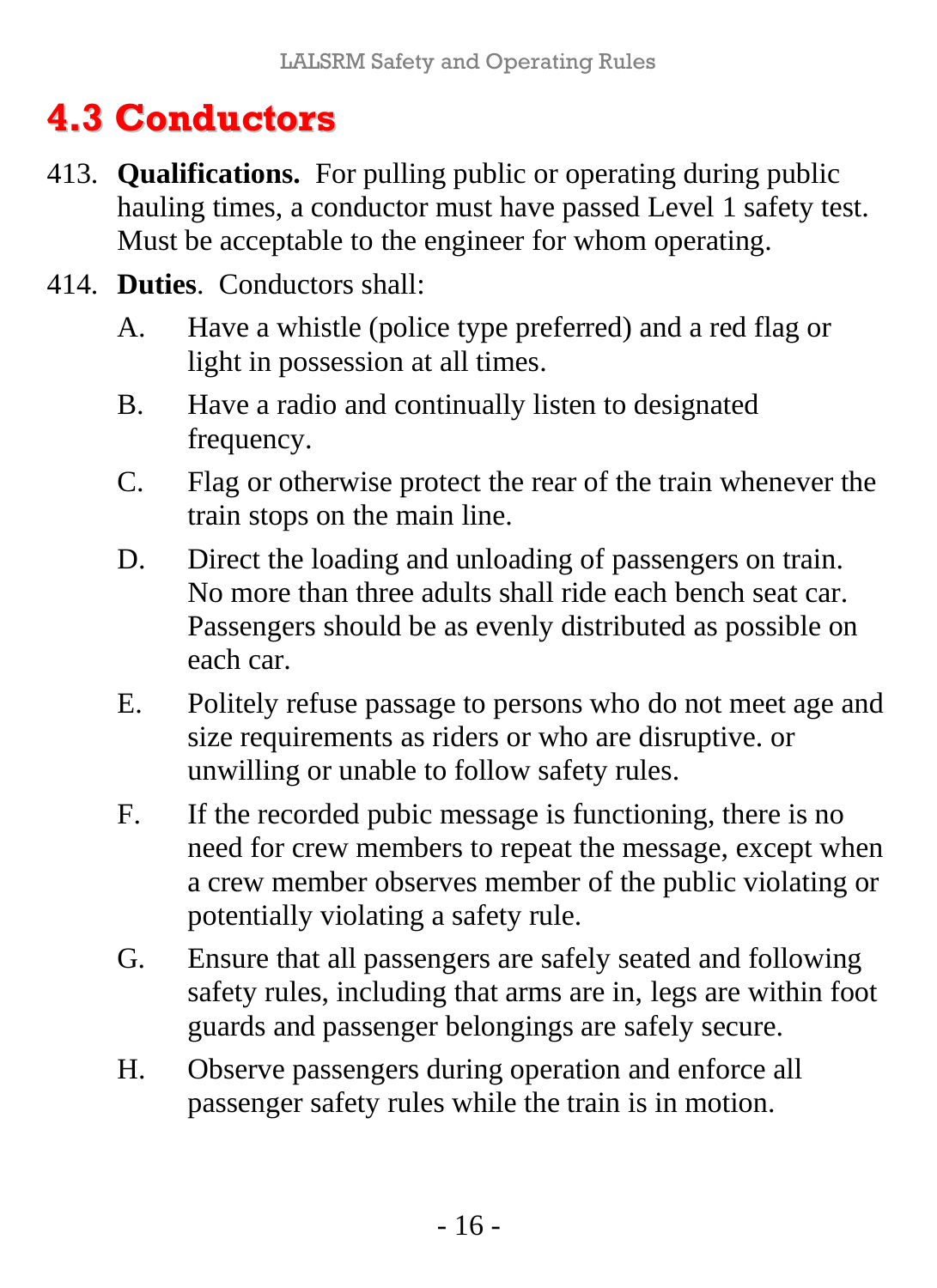- I. Signal the engineer to stop the train when a passenger is breaking a safety rule, and approach and politely request the passenger to observe such safety rule.
- J. Realign all manual switches (turnouts) for the main line after use of such switches by his or her train.
- K. Prevent any passengers from throwing any trash, garbage, or other refuse from the train along the right-of-way.
- L. Assist the engineer when necessary and call for help when necessary to enforce any safety rules.
- M. On returning to the station, open exit gate unless others are doing so, and guide passengers to exit gate.
- N. Whenever train stops and is ready to proceed, either initiate or respond to the engineer's whistle. Ensure that passengers are safely seated.
- 415. When trains are required to return to the station during an emergency, conductors shall:
	- A. Perform Station Master duties as and if required.
	- B. Remain at the station to help carry out instructions as issued by the Station Master or the Safety Coordinator.
	- C. Assist engineers operating a locomotive during a defined system malfunction.
	- D. Return train and passengers to station if such return can be accomplished safely. The decision whether or not trains can return safely will be made by the Safety Coordinator.
	- E. If the safe return of train and passengers to station is not judged possible, stop the train and "emergency secure" it in a safe location and evacuate passengers to the station via emergency Facility exits and evacuation route defined for the zone.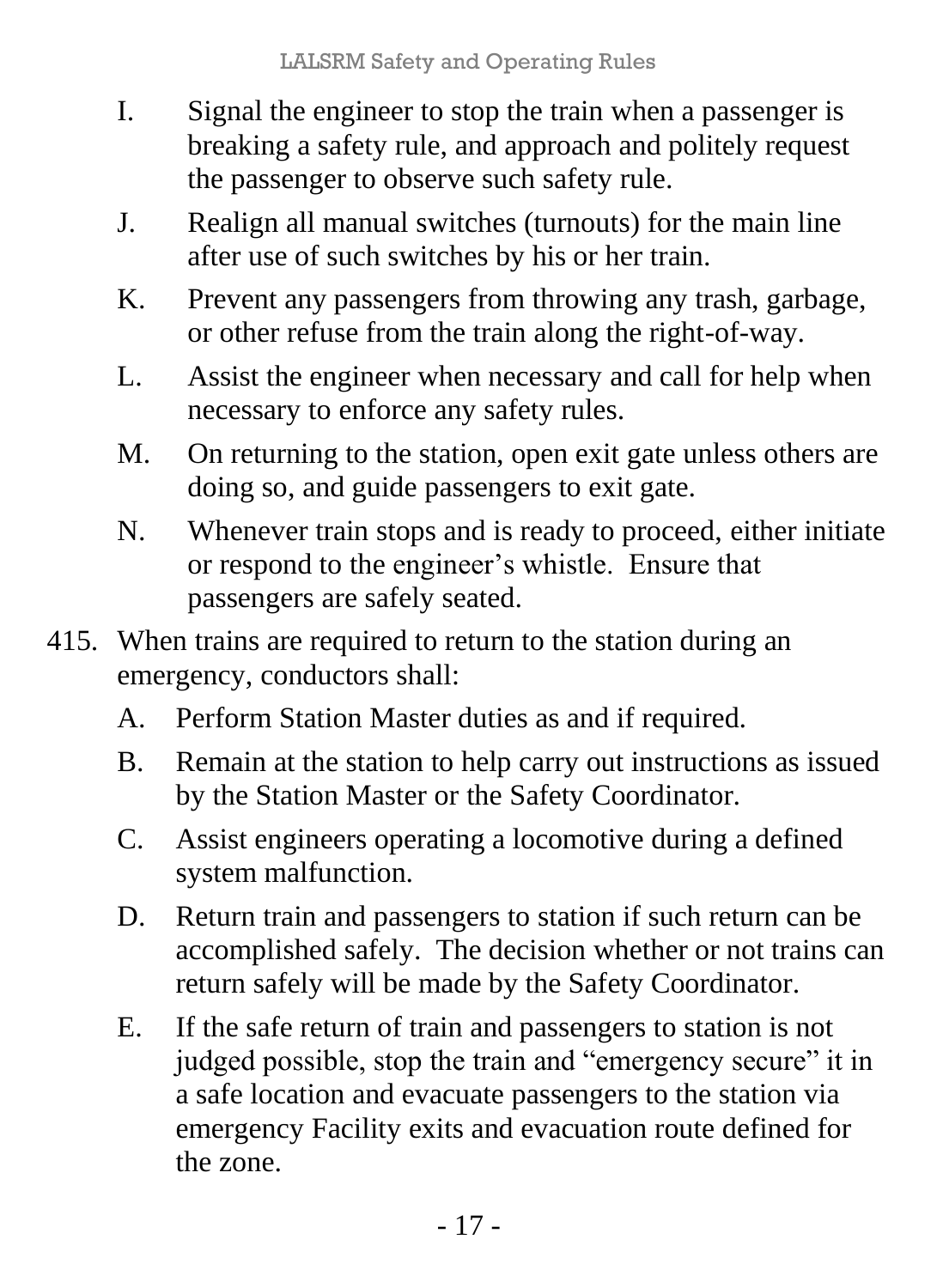#### **4.4 Station Masters**

- 416. A Station Master shall be specifically designated any time the public is allowed in the Museum.
- 417. **Qualifications.** The Station Master must be qualified per procedures defined by the Museum. There may be Assistant Station Masters. Station Masters must have passed the Level I test.
- 418. **Duties**: Station Masters shall:
	- A. Open the main public gate at approximately 10:45 am.
	- B. Ensure that passenger safety rules are delivered, either via the recorded pubic message or by individual crew members during Sunday public hauling. If the recorded pubic message is functioning, there is no need for crew members to repeat the message, except when a crew member observes member of the public violating or potentially violating a safety rule.
	- C. Verify that all passengers meet or exceed 34 inches in height and do not weight more than 350 lbs. (The latter by observation). There are no exceptions.
	- D. Operate the entrance and exit gates by opening and closing them as needed.
	- E. Control the general public access to the trains and allow the correct number of passengers to board each train in coordination with such train's conductor.
	- F. Load passengers only at the designated gate and allow passengers to exist only at the designated gate(s).
	- G. Check that all engineers have signed the appropriate Public Hauling Run Log Sheet regarding inspection of the equipment they are operating.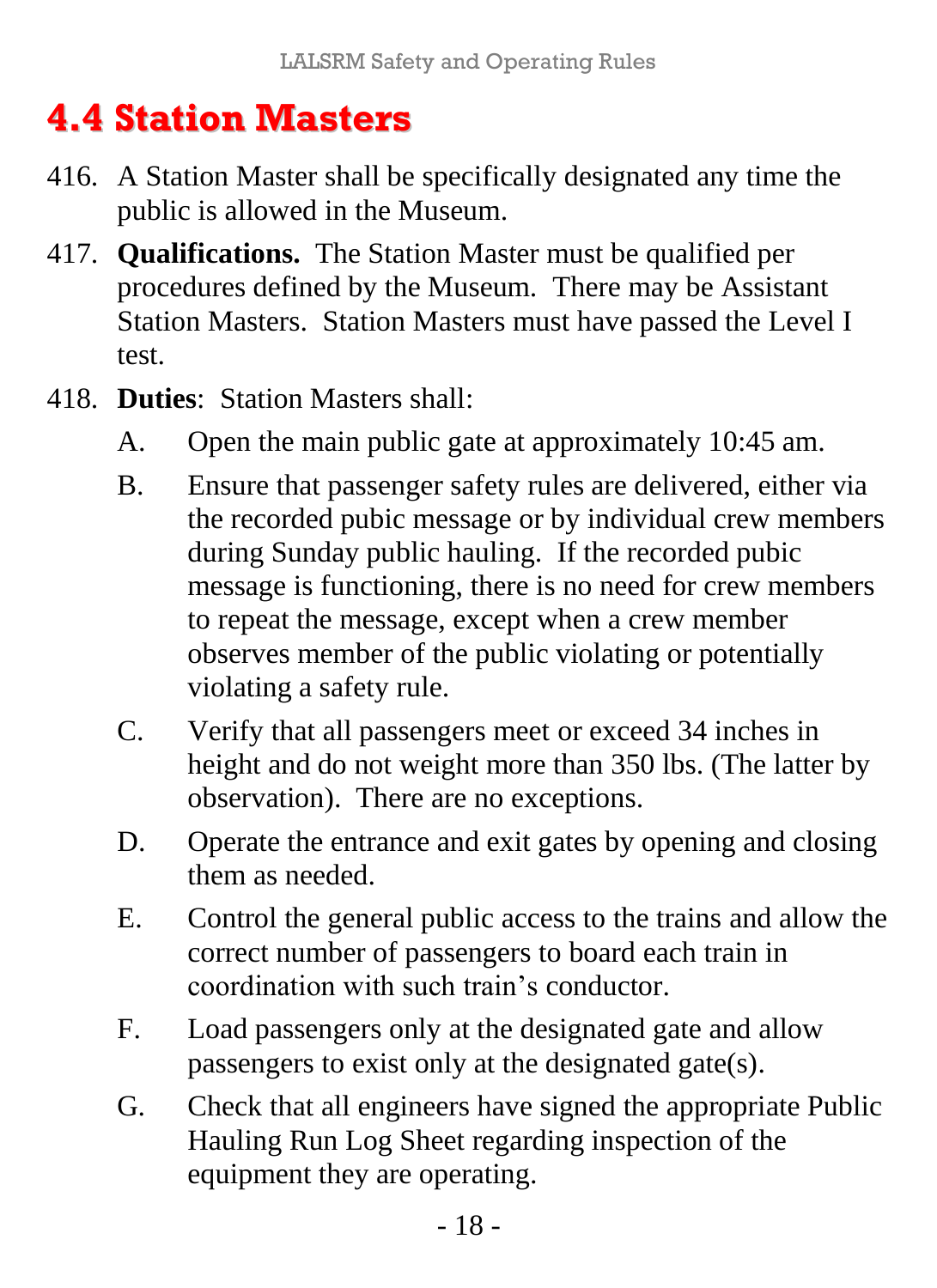- H. Verify that all engineers and conductors are on the authorized list.
- I. At all times maintain a friendly, courteous and helpful demeanor with the public—make their experience here as enjoyable as possible.
- J. If a member of public is causing a disturbance and cannot be controlled, call the Safety Coordinator who shall, as necessary take or direct further steps.
- K. If the Station Master must leave for any reason, an authorized substitute Station Master must take over or passenger loading must be discontinued.
- L. If a derail or other stoppage occurs, discontinue loading passengers and stop any train already loaded from leaving the station. Do not open the station until the Safety Coordinator gives permission.
- M. Upon notification from the Safety Coordinator that the Museum must close, closes the public gate when the public holding area is empty.
- N. If the Museum will be closed, unload any passengers and move empty trains out so incoming trains can unload.
- O. In the event a member of the public shows interest in joining the Museum, provide a Membership Application and attempt to get another member to discuss the membership with the person.
- P. Close the main public gate at 3:00 pm.
- Q. Verify the proper operation of the station radio on the designated operational frequency.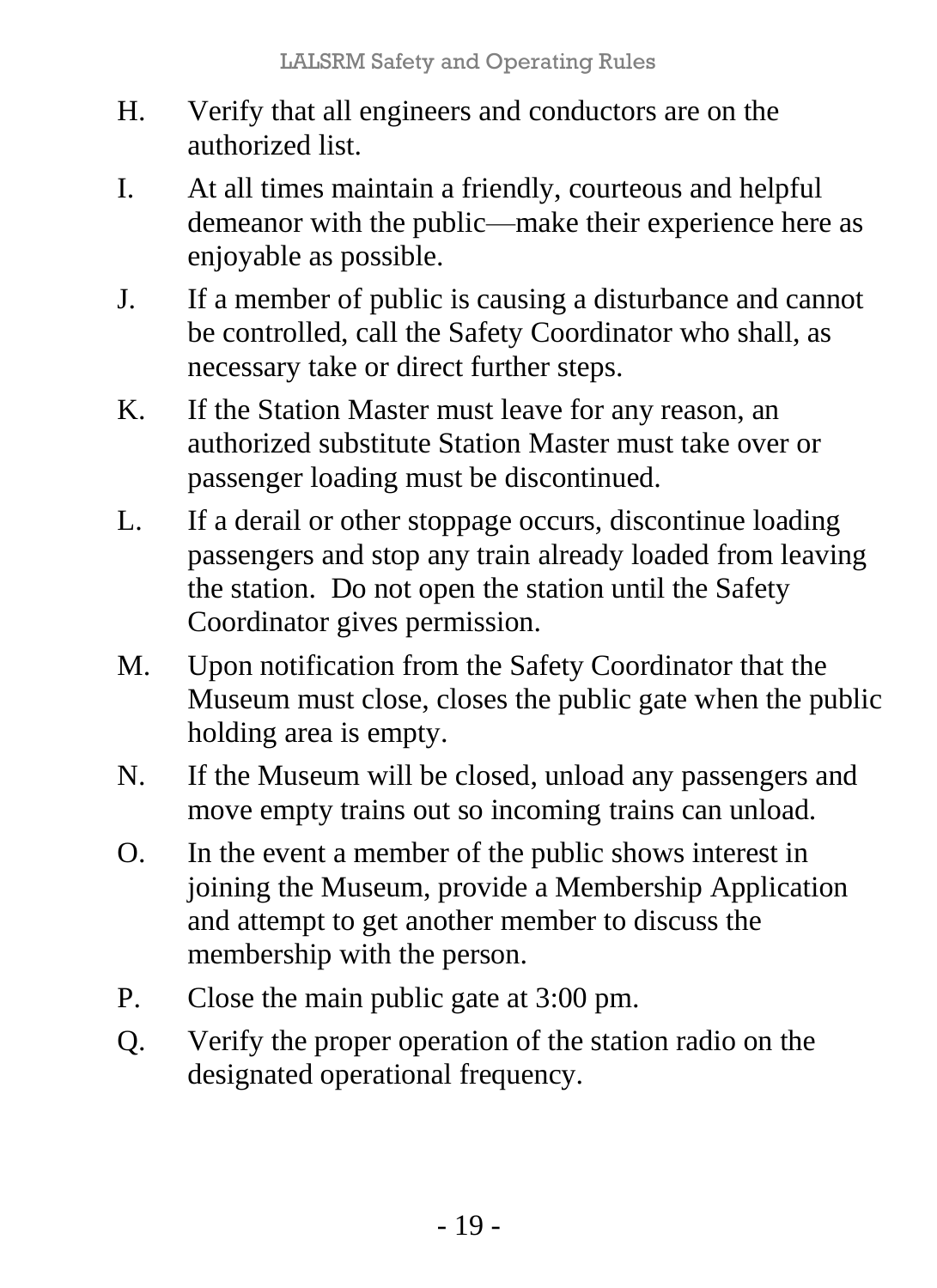#### **4.5 Safety Coordinators**

- 419. A Safety Coordinator shall be specifically designated any time the public is allowed in the Museum.
- 420. A Safety Coordinator cannot serve simultaneously as an engineer, conductor or steam plant operator. However, a Safety Coordinator may concurrently serve as Station Master for limited period if no other person available.
- 421. **Qualifications.** A Safety Coordinator must have passed the Safety Coordinator test and Level 1 safety test and otherwise be qualified in accordance with the procedures outlined herein.
- 422. **Duties**: The Safety Coordinator is the primary safety authority for the day. The Safety Coordinator shall:
	- A. Maintain a presence near the Site Management Center, be prepared to receive notification of an impending or actual disaster, and make the decision to declare a disaster at any time the general public is in the Museum.
	- B. Provide any required coordination of relief or emergency activities with the County's Emergency Operation Center (EOC) and any other public agencies that may be onsite.
	- C. Notify all engineers, operating a locomotive, that a disaster has been declared. This will be attempted using handheld radios.
	- D. Notify all other people in the Museum that a disaster has been declared. This will be attempted using the Facility PA system.
	- E. Order the closure and/or evacuation of the facilities using the Facility public address system.
	- F. Obtain and/or direct medical attention for injured.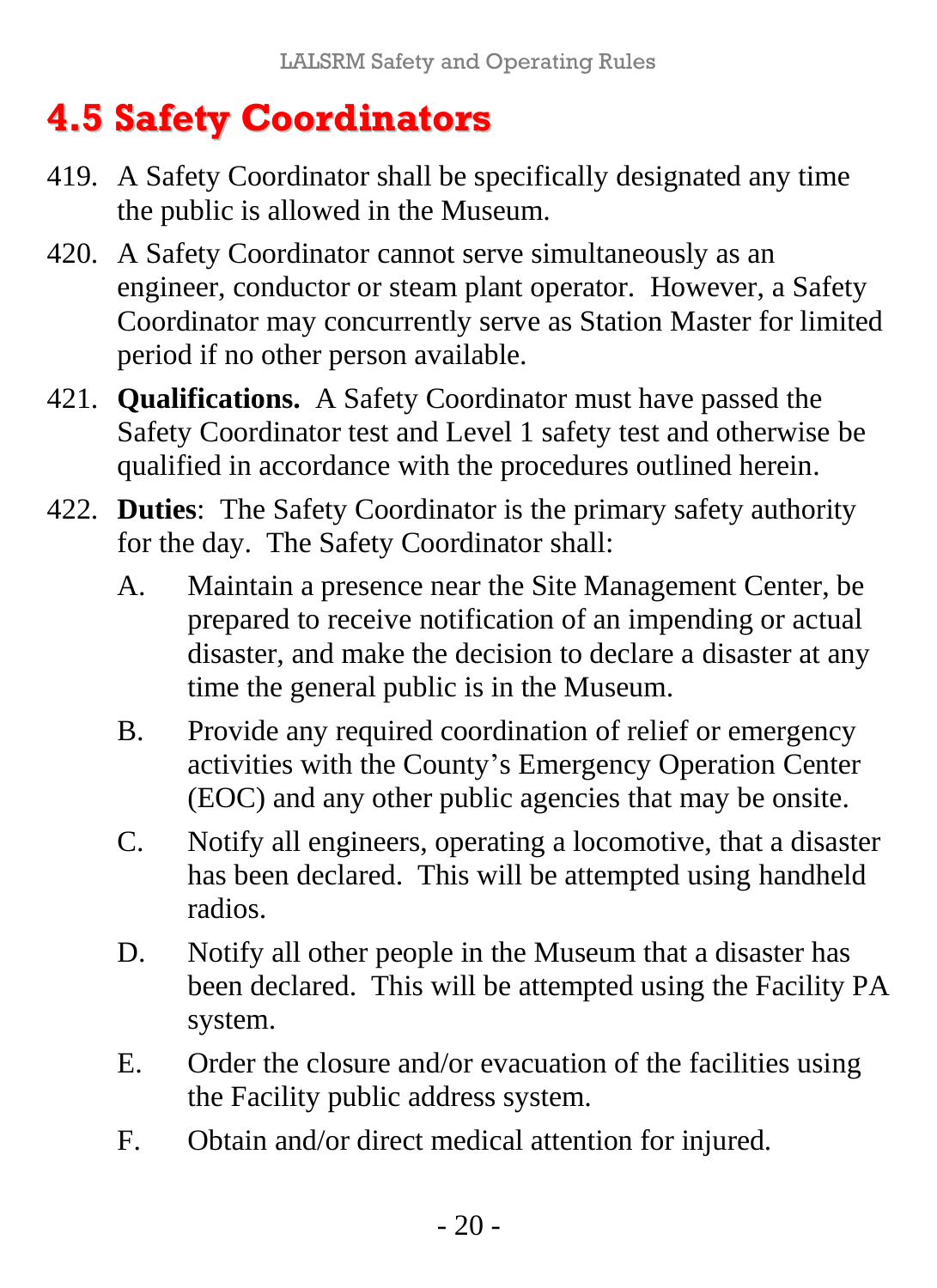- G. Be familiar with the Museum's *Emergency Incident/Accident Response* plan.
- H. Be responsible for the direction and supervision of the Facility during an accident or other emergency.
- I. Must carry a radio at all times tuned to the designated operational frequency.
- J. Must implement and coordinate the Disaster Preparedness Plan and the Incident/Accident Response Plan.
- K. In the event of an accident or derailment, determine what level of response is required.
- L. Maintain the Accident Kit and ensure it is complete prior to public operations.
- M. Ensure that Accident Kit is complete prior to each public operation.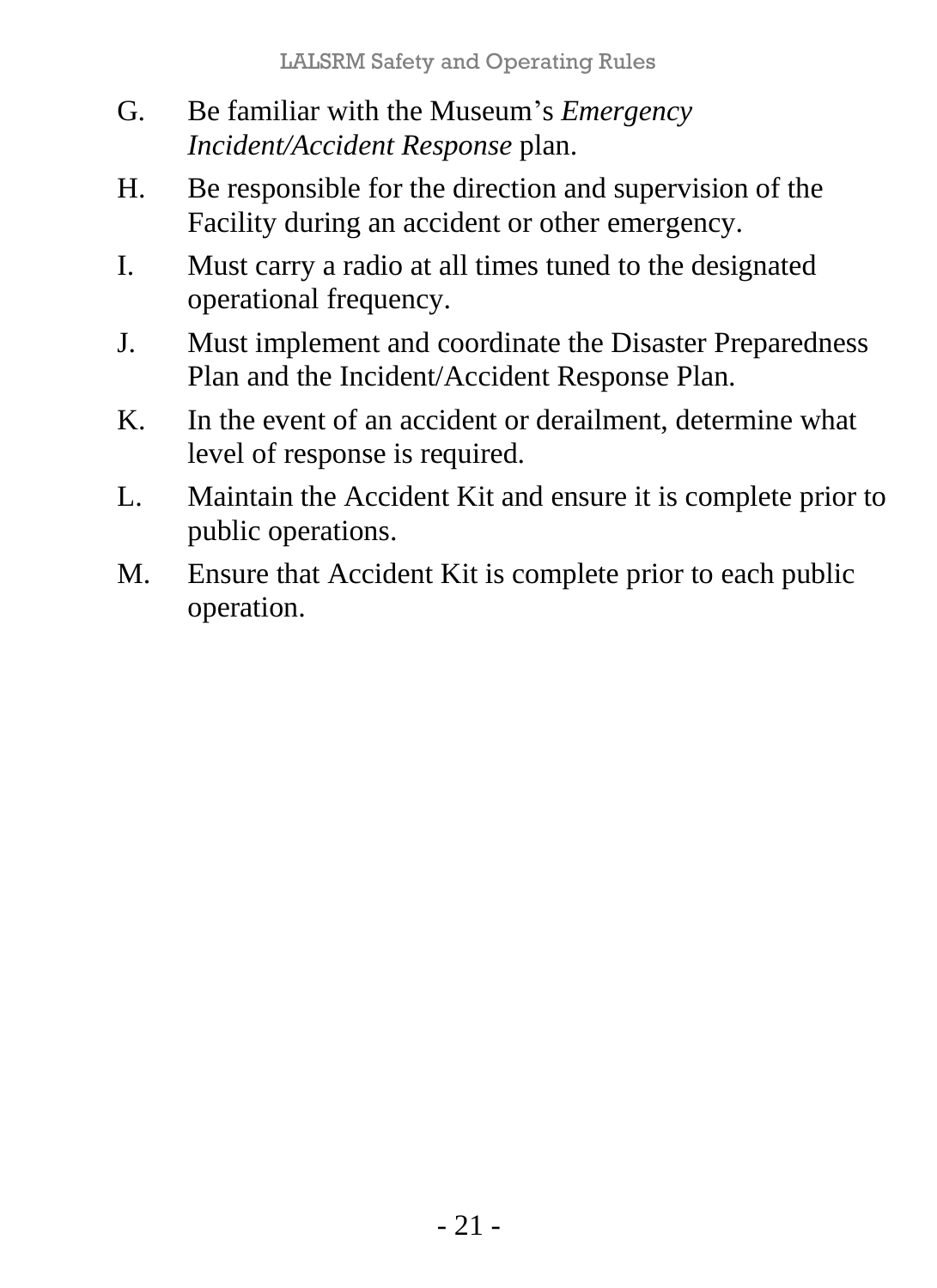### **5. Equipment Requirements**

#### **5.1 Locomotives**

- 501. All locomotives shall have means of braking. Hydraulic drive diesels are considered to have brakes if the train can be braked by putting the hydraulic system in reverse. Electric locomotives with dynamic braking also meet this requirement.
- 502. All locomotives or engineers' riding cars shall have braking devices that can be activated easily and quickly by the engineer. Such braking devices shall have the power to slow and stop the entire train within reasonable distance, depending on the weight and speed of the train.
- 503. All locomotives shall be equipped with a whistle, horn, or sounding device for sounding locomotive signals.
- 504. All locomotives operated during periods of low visibility or after sunset shall be equipped with a working headlight that may be seen clearly at a distance of at least 150 feet, and sufficient lighting in the locomotive cab to read gauges and see controls clearly.
- 505. All trains running during periods of low visibility or after sunset shall be equipped with a red marker light or lights, on the rear of the last car and visible for at least 150 feet.
- 506. All equipment shall be built to clear all trackside clearances as shown in these Safety and Operating Rules. Any equipment on which the engineer, conductor, or passengers ride with their feet outside the equipment shall have foot boards or bars to hold the feet of all riders in a position to clear all trackside objects, such as switch stands, signals, mileposts, etc.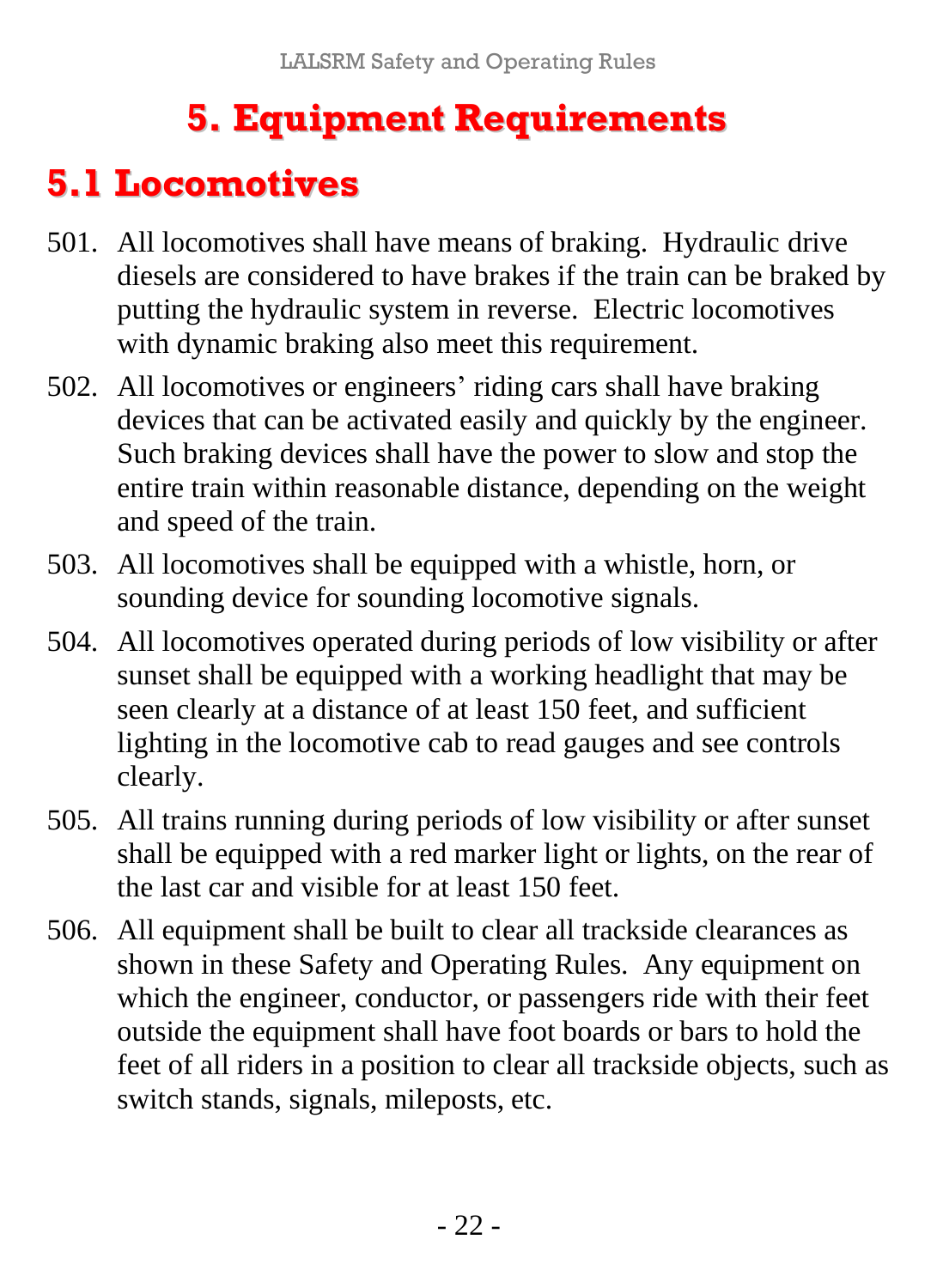#### **5.2 Steam Locomotives and Other Steam-Operated Equipment**

- 507. All steam boilers on equipment built after January 1, 1970 shall have at least two safety valves set to operate within five (5) pounds per square inch (PSI) of each other.
- 508. Steam boilers shall have an annual hydrostatic test. Such tests shall prove the ability of the boiler to withstand hydrostatic pressure at least fifty percent (50%) above normal working pressure of the boiler. Such test shall further prove the ability of each safety valve to work satisfactorily at its own set pressure. Steam boiler test certificates issued by other recognized live steam clubs within the past twelve months shall be honored by the Museum as valid.
- 509. Steam boilers shall have a means to shut off the heat immediately in case of emergency. Oil fired (diesel, heating oil, kerosene, etc.) and LP gas fired boilers shall have a valve or other means to stop the flow of fuel to the burner. Solid fuel (coal, charcoal, nut shells, fruit pits, etc.) fired boilers shall have a means of dumping the fire out of the firebox or smothering the fire with steam, water, CO<sub>2</sub>, etc.
- 510. Steam boilers shall have the water level gauge located with the bottom of the gauge high enough above the crown sheet level to show ample water covering the crown sheet.
- 511. All steam locomotives shall have at least two methods of putting water into the boiler. At least one method of putting the water into the boiler shall be operable while the locomotive is under steam but not in motion.
- 512. Before leaving the steaming area, operating steam locomotives shall have steam brought up to operating pressure, have safety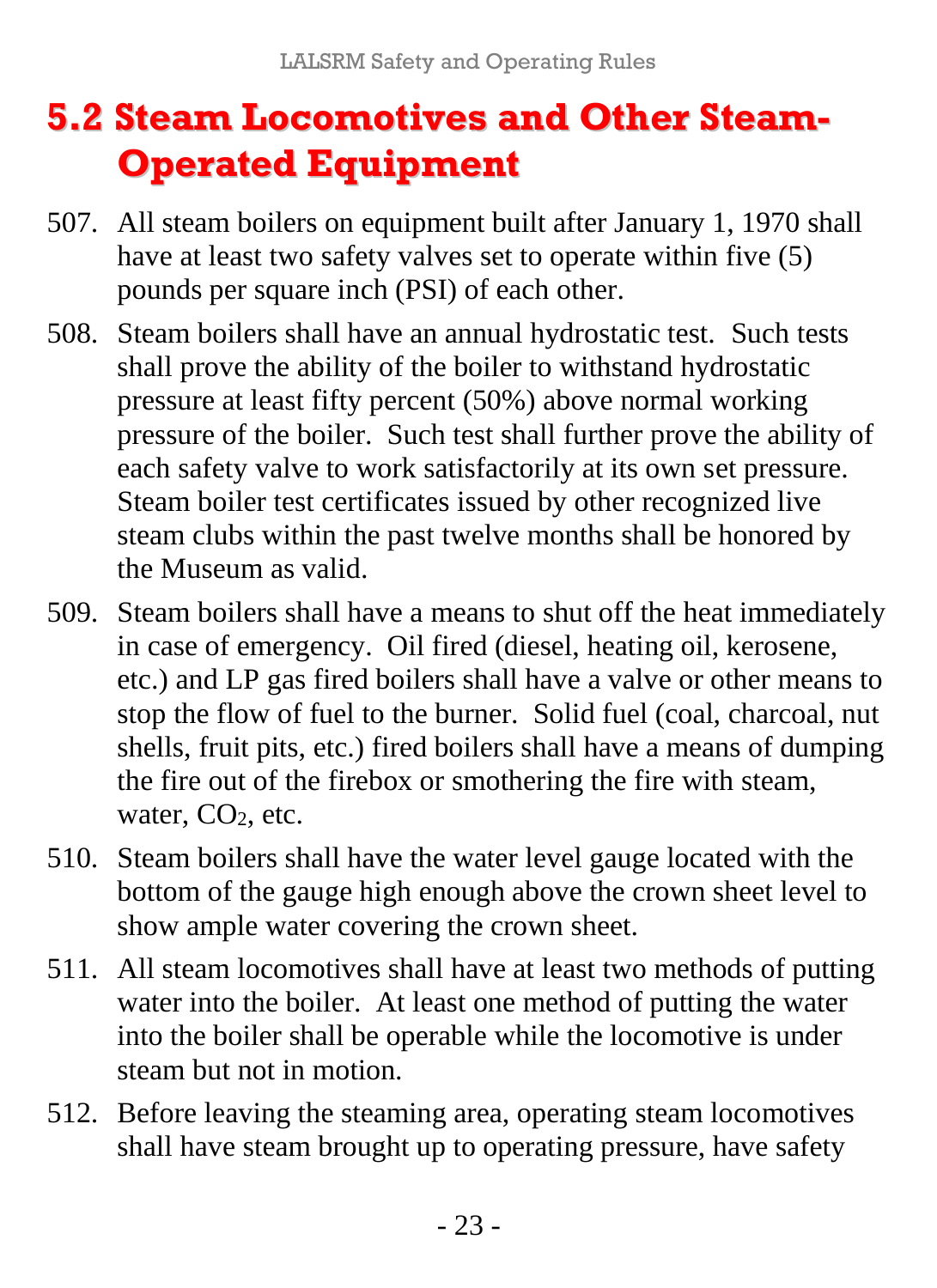valves and pressure gauges checked and operating correctly, have water gauges and try cocks blow down, have feed water devices checked and in working order, have whistle tested and operating properly, and have brakes checked and operating.

- 513. Steam boilers burning solid fuel shall have an ash pan constructed and installed to prevent the dropping of burning ashes or fuel along the right-of-way while the locomotive is in operation.
- 514. Steam locomotives shall be operated so as to prevent anyone from being burned or having their clothing soiled by steam from cylinder cocks, exhaust, blow-down valves, whistles, or other steam emission.
- 515. All locomotive steam boilers shall be equipped with plugs of 1/8" NPT giving access to the rear cross water leg of the firebox to permit inspection or cleaning. Locomotives with the firebox inside the main frame may use one centrally located ¼" NPT plug. This rule is to be effective on boilers built or those receiving major repairs (i.e., replacement of flues or sheets, replacement of firebox, etc.) after December 1983.

#### **5.3 Other Locomotives and Motorized Equipment.**

- 516. Locomotives, speeders, etc. with internal combustion engines, where the top of the fuel tank is level with or above the bottom of the carburetor or engine fuel pump, shall have a fuel shutoff valve located in line between the fuel tank and carburetor or fuel pump. Such valve shall be able to be closed with the exterior body in its normal position.
- 517. On locomotives with internal combustion engines, only gravity feed or an auxiliary electric fuel pump may be used for fuel feed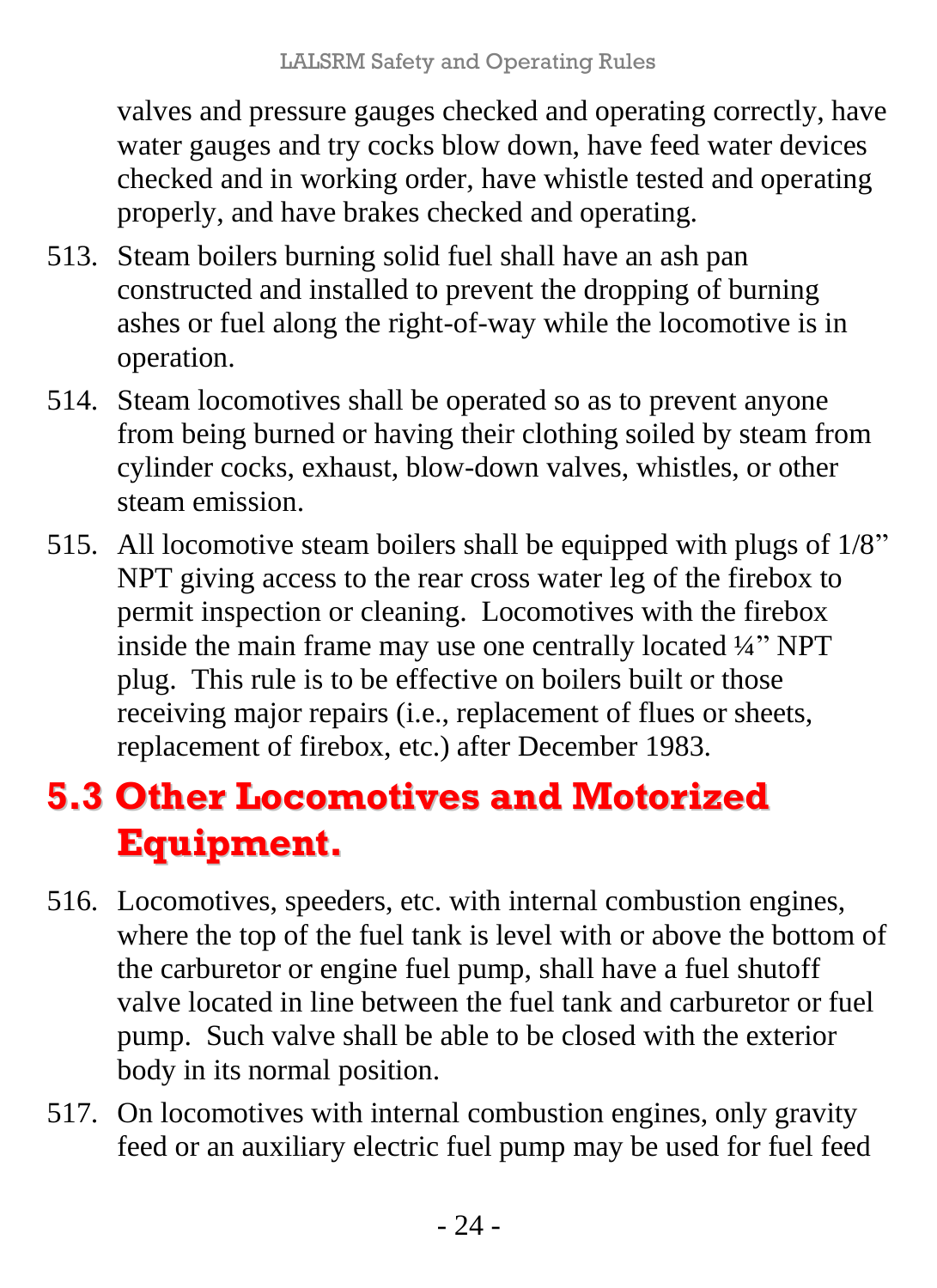in addition to any pump already built into the engine by the locomotive manufacturer. Pressurized fuel tanks are not permitted.

### **5.4 Riding Cars and Seats**

- 518. Seats on any car (Museum or private) used to haul any person other than a member of the owner's family should meet the requirements herein.
- 519. Car seats may be made of wood or other material.
- 520. Wooden seats should be no more than 10" above the car floor and no more than 10" wide. Wider wooden seats may use guardrail bars to limit seating space to 10".
- 521. Tractor seats, which are molded to the body contour, may be installed with the seat bottom no more than 1/8" above the sides of a gondola. The top front edge of the seat should be no more than 10" above the floor.
- 522. Other cushion type seats must meet the criteria for wooden seats.
- 523. All seats should be securely restrained. This may be accomplished in any of the following ways:
	- A. On a gondola, fasten all seats to a common frame that fits within the gondola body or bolt the individual seats to the car body.
	- B. On a flat car, the individual seats or seat frame should be attached with bolts or screws.
- 524. Car seats, which are 2" or more below car sides and no more than 10" above the floor, can span the entire car width.
- 525. Narrow gauge cars with a continuous longitudinal seat should not exceed a seat height of 10" above the floor.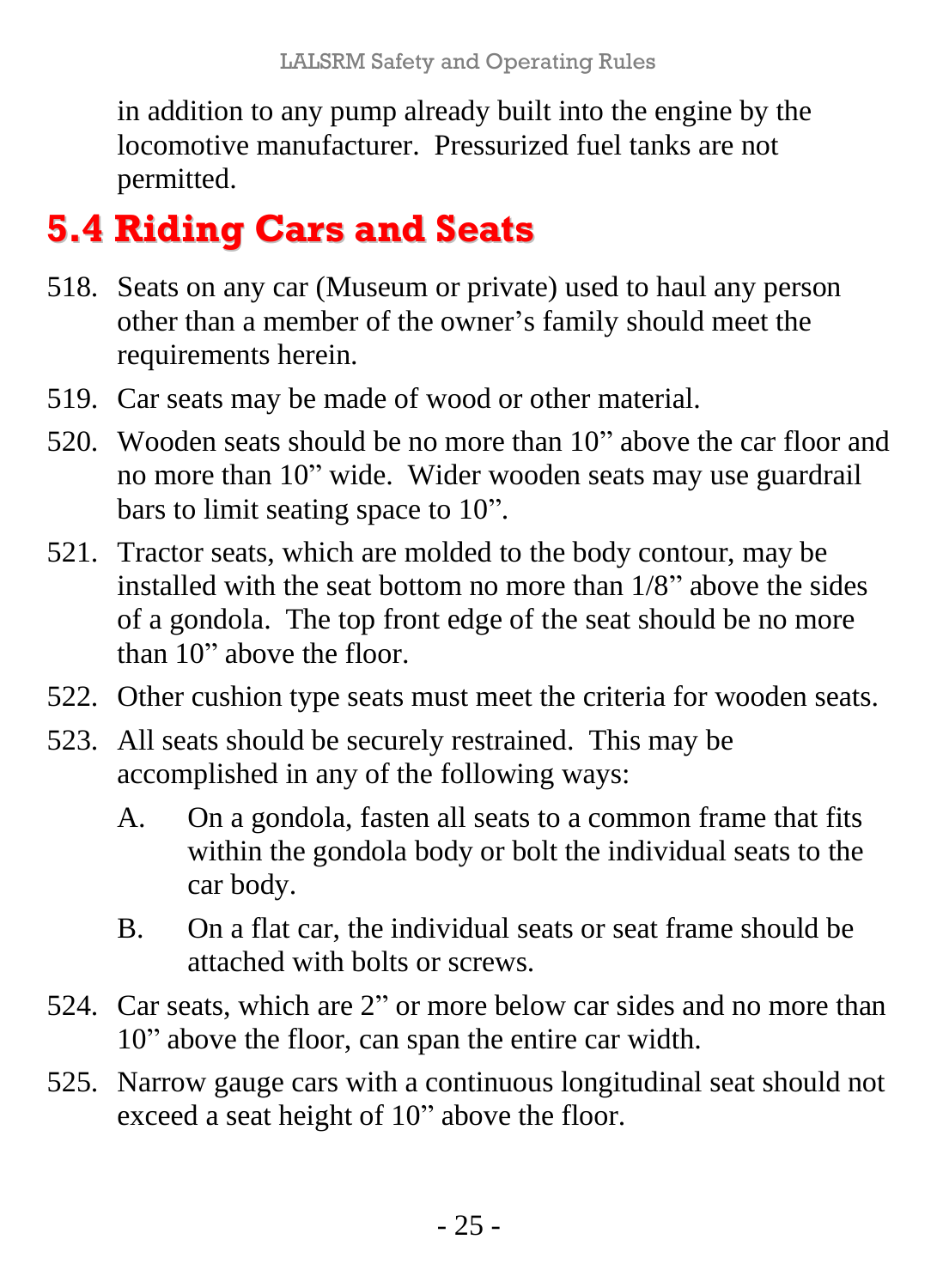#### **5.5 Truck and Wheel Requirements**

- 526. Wheel dimensions (gauge, back-to-back, tread width, flange depth and thickness) must conform to the Museum standards to operate on the Museum track. The Museum Safety Committee or other Museum members may demand a check of any equipment before the equipment is allowed on the Museum track.
- 527. Truck Requirements:
	- A. Springs should not compress more than 1/8" when a car is loaded to 680 lbs.
	- B. Each wheel of any car or locomotive truck should lift 1/4" off the rail without raising the other wheel.
	- C. When a truck side bearing is pressed against a car side bearing, the gap between the opposite side bearings should be no less than 1/32" and no greater than 3/32" (kingpin seats are in contact).
	- D. When one side of a car is lifted up from a truck, and the opposite side bearings in contact, the distance between side bearings on the raised side should be a minimum of  $\frac{1}{2}$ " (kingpin seats are not in contact).
	- E. Trucks should rotate approximately 10 degrees each way from the centerline of the car.
	- F. Car and truck side bearings should be properly lubricated and in good operating condition. Roller or skid surfaces should be able to contact each other throughout the minimum allowable rotation of the truck, as defined in item E above.
- 528. Cars and truck bolsters shall be constructed to provide three- or four-point suspension for the car body. Side bearings clearance shall allow trucks to swivel freely and provide stability for the car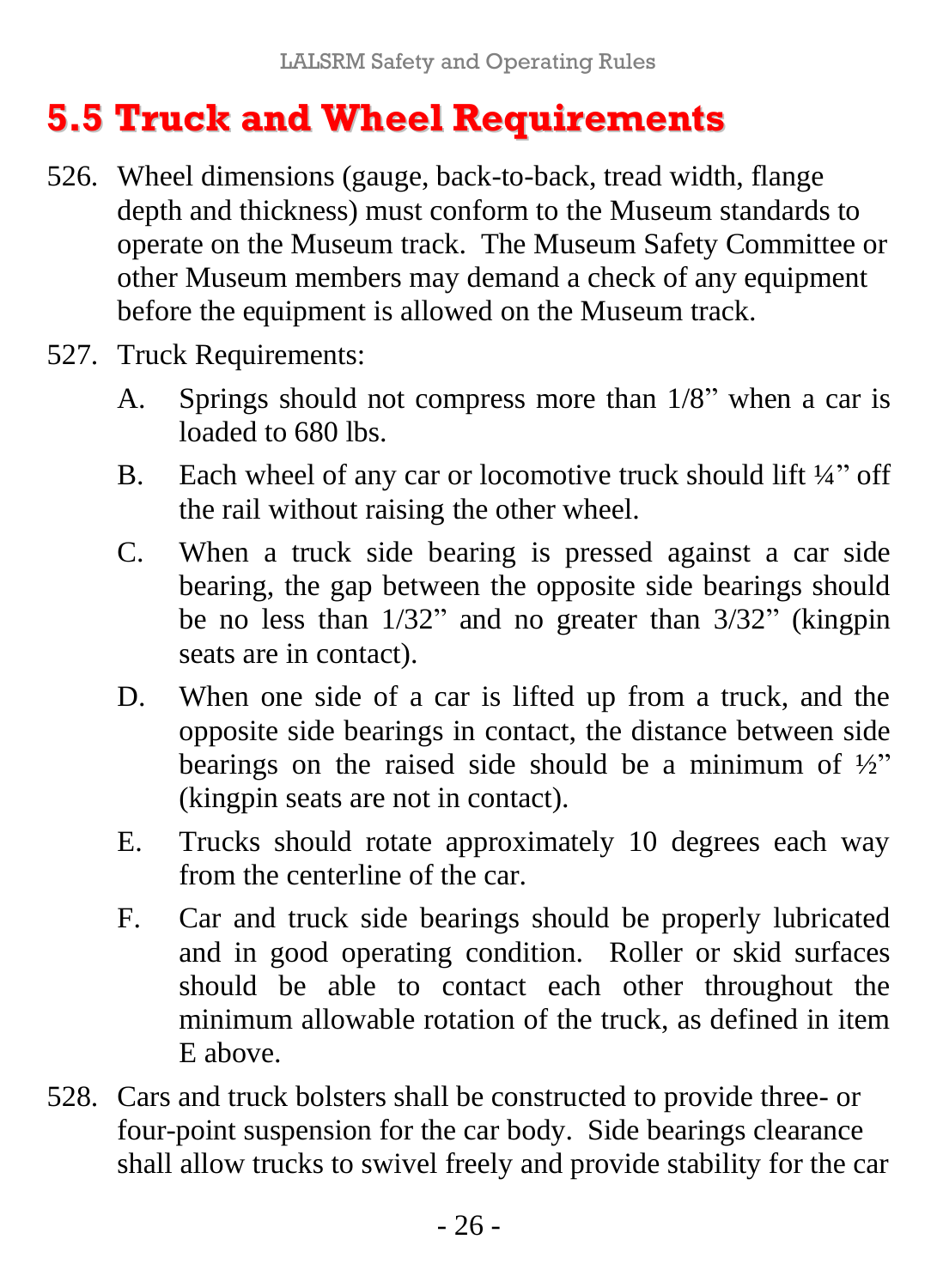body with maximum load shifting. Kingpins for un-equalized trucks shall be loose enough to allow equalizing with respect to the car body.

### **5.6 Couplers and Chains**

- 529. All equipment shall have couplers on both ends unless the prototype did not have them.
- 530. Couplers or drawbars between a locomotive and the engineer's riding car, or between locomotive and fuel car, or between any combination of locomotive, riding car, and fuel car, shall be a draw-bar with lock-pin type, or equivalent, that cannot become accidentally uncoupled, nor disconnect and fuel lines in case of derailment.
- 531. Coupler height should be no less than 4-5/16" from the center of the coupler to the top of the rail when the car is unloaded; it shall be no more than 4-7/16".
- 532. Couplers should be able to rotate sideways approximately 10 degrees each way from centerline of the car.
- 533. All railroad cars without air brakes (Museum or private) in trains used to haul the general public shall be interconnected by safety chains except trains using drawbars. Safety chains should be used on other trains not equipped with air brakes, but installation is not mandatory.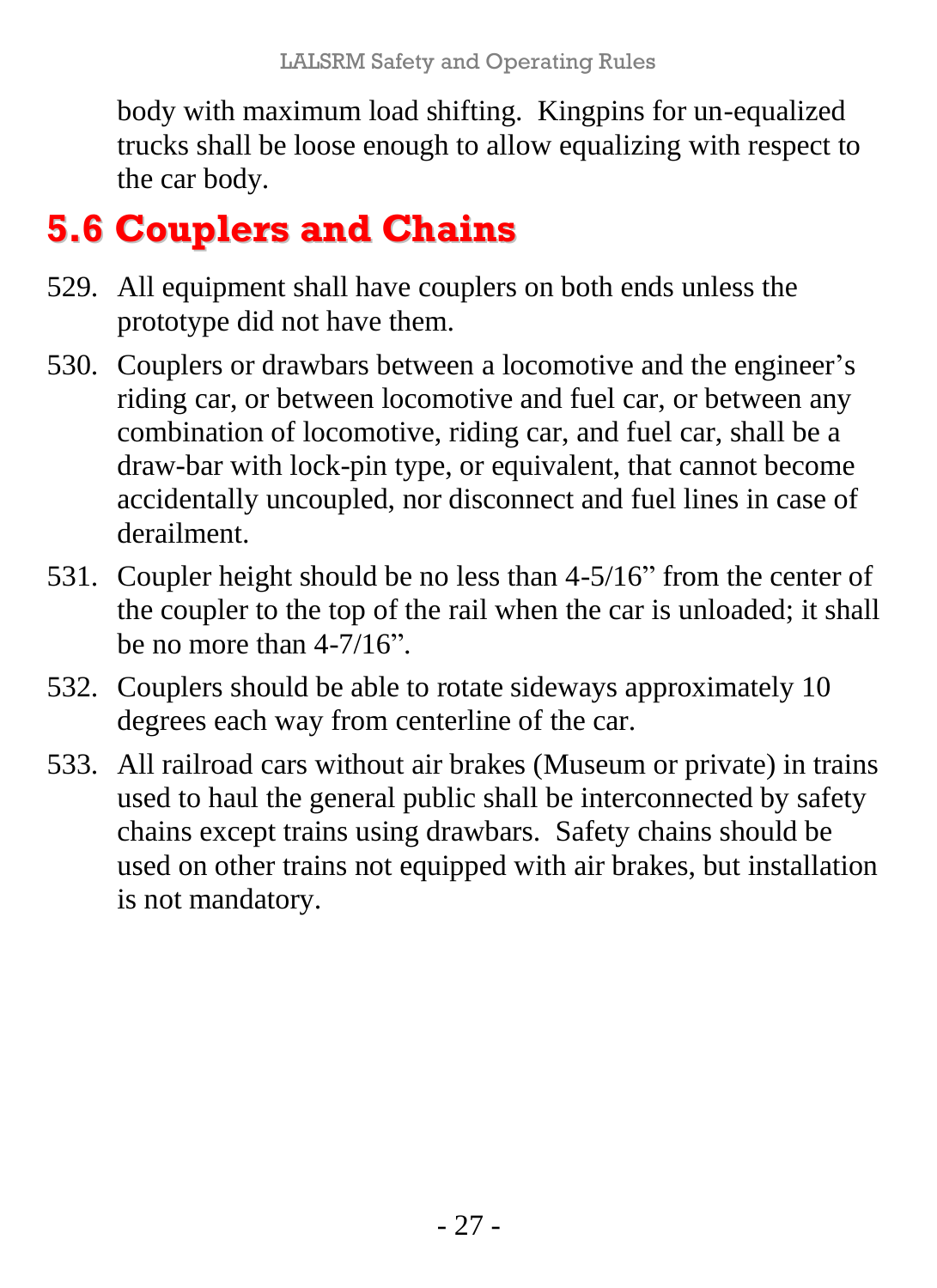#### **6. Signals**

- 601. Signals must be obeyed when operating on signaled track.
- 602. On track not signaled, trains must keep a minimum distance of 100 feet apart while running. After making a complete stop, a train may approach to within one car length of the train ahead, if that train is stopped.
- 603. If the mast of a signal showing red exhibits the letter "A" (for absolute), a train must NOT proceed until the light changes from red unless given permission by the Safety Coordinator or flag or signal person.
- 604. Signals operate on a block system and show (i) what the conditions are in the next two blocks or (ii) if a switch is set to a diverging route ahead. The colors mean:
	- **RED:** means a train is in the next block or there is another obstruction ahead. **Stop**. Subject to rule 603, and unless the Safety Coordinator states otherwise, if a signal remains red, you may proceed slowly enough so you can stop within your line of sight.
	- **YELLOW**: means the block following the next block is occupied or a switch in the next block is set to a diverging route ahead. **Proceed with caution; be prepared to stop.**
	- **GREEN**: means the next block is clear and any switch in the next block is set for mainline. **Proceed.**
	- **DARK:** should be interpreted as a red signal. See above.

The meaning of the different types of color aspects of signals and blade positions on semaphore's are further described on following pages: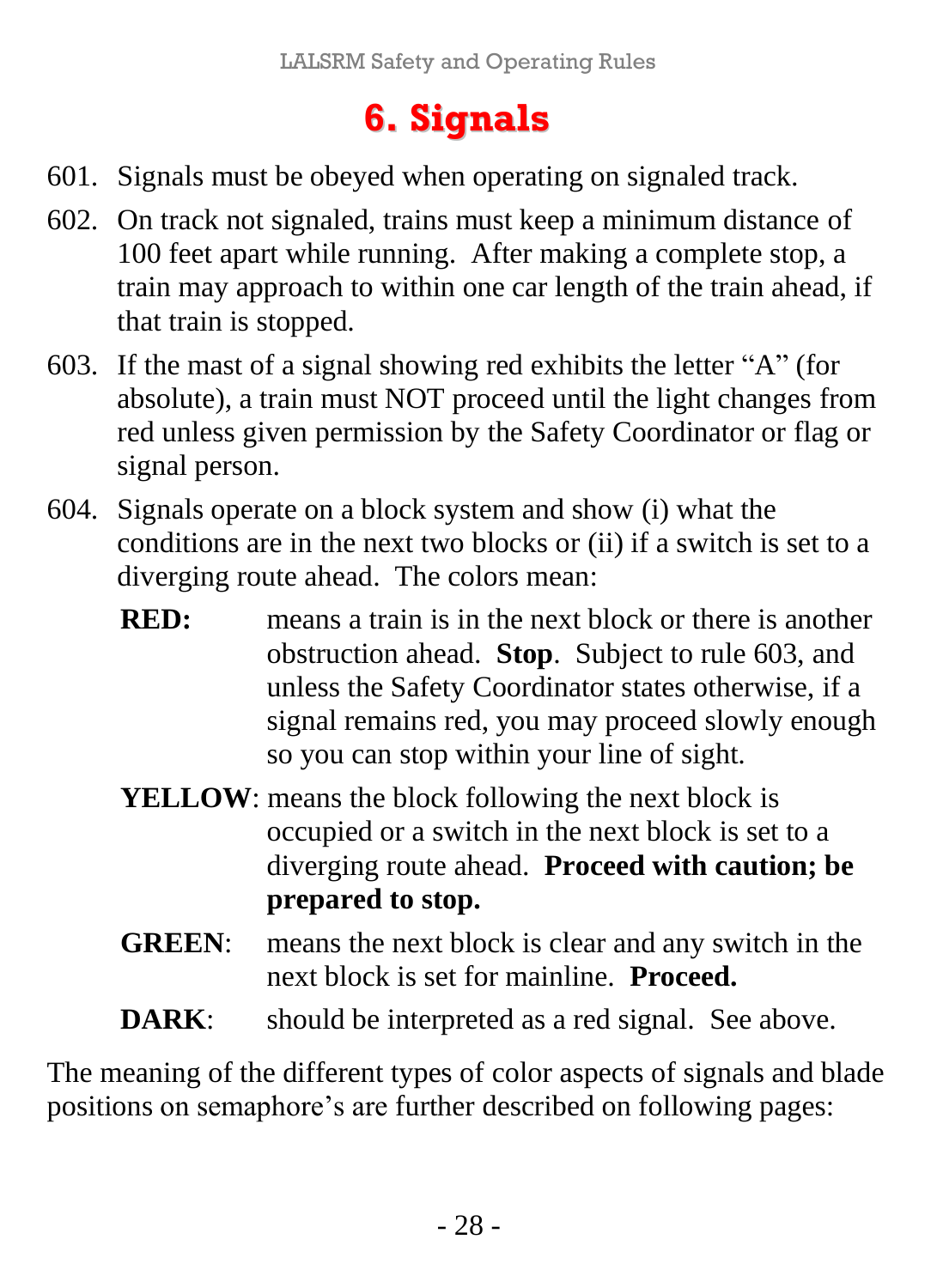### **Single-Headed Searchlight Signals**



#### **Semaphore Signals**







**Red/ Blade Down**

STOP. *See rules 603 and 604*.

#### **Yellow/Blade on Diagonal**

Proceed with caution. Be prepared to stop

**Green/ Blade Up**

Clear track ahead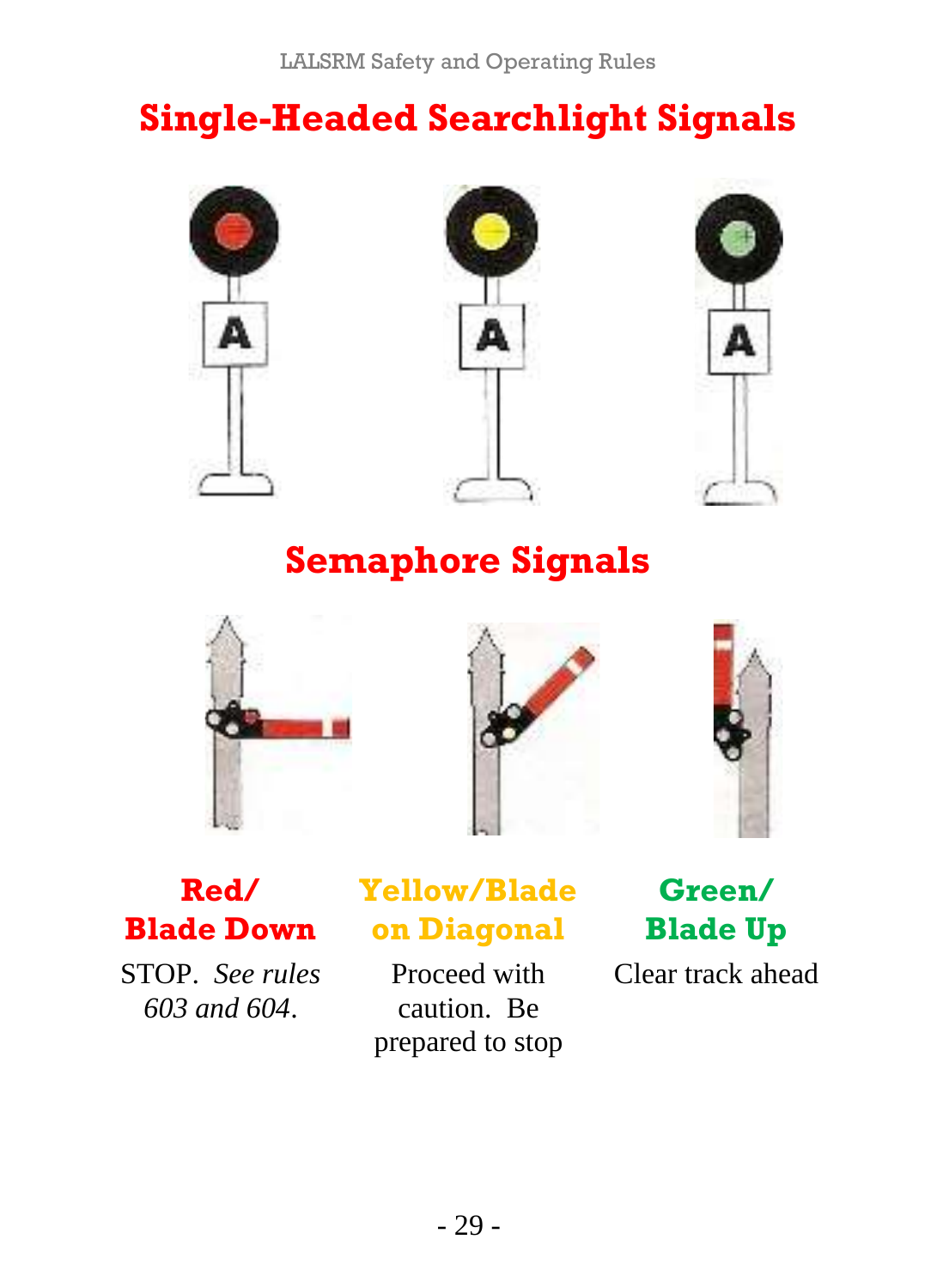#### **Double-Headed Searchlight Signals**









Next switch set for diverging route, and a train is in the next block.



STOP The next switch is thrown to the diverging route which is occupied.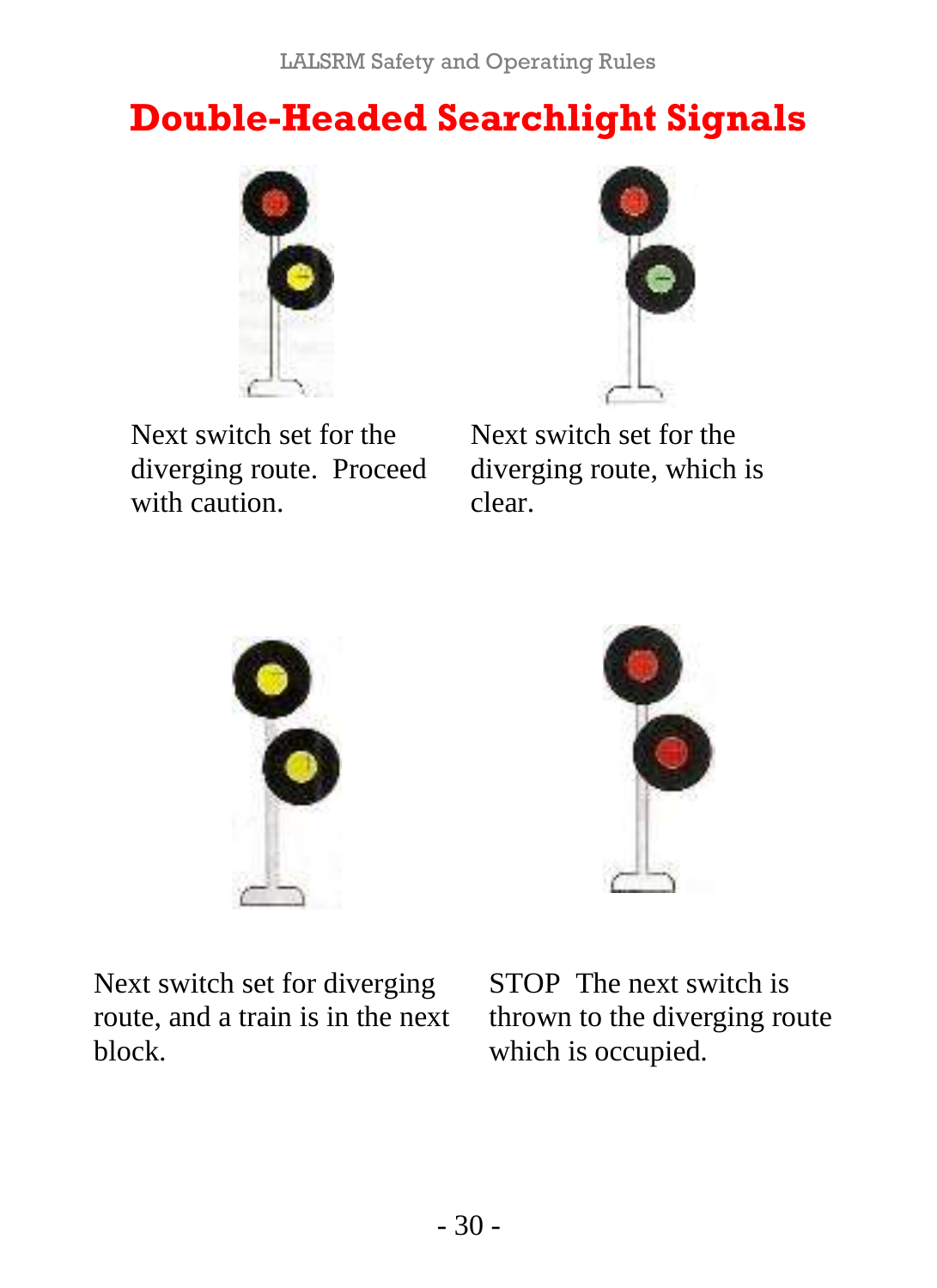LALSRM Safety and Operating Rules

#### **Triple-Headed Signals**





Switches ahead are set for through route.

First switch ahead is set to diverging route.



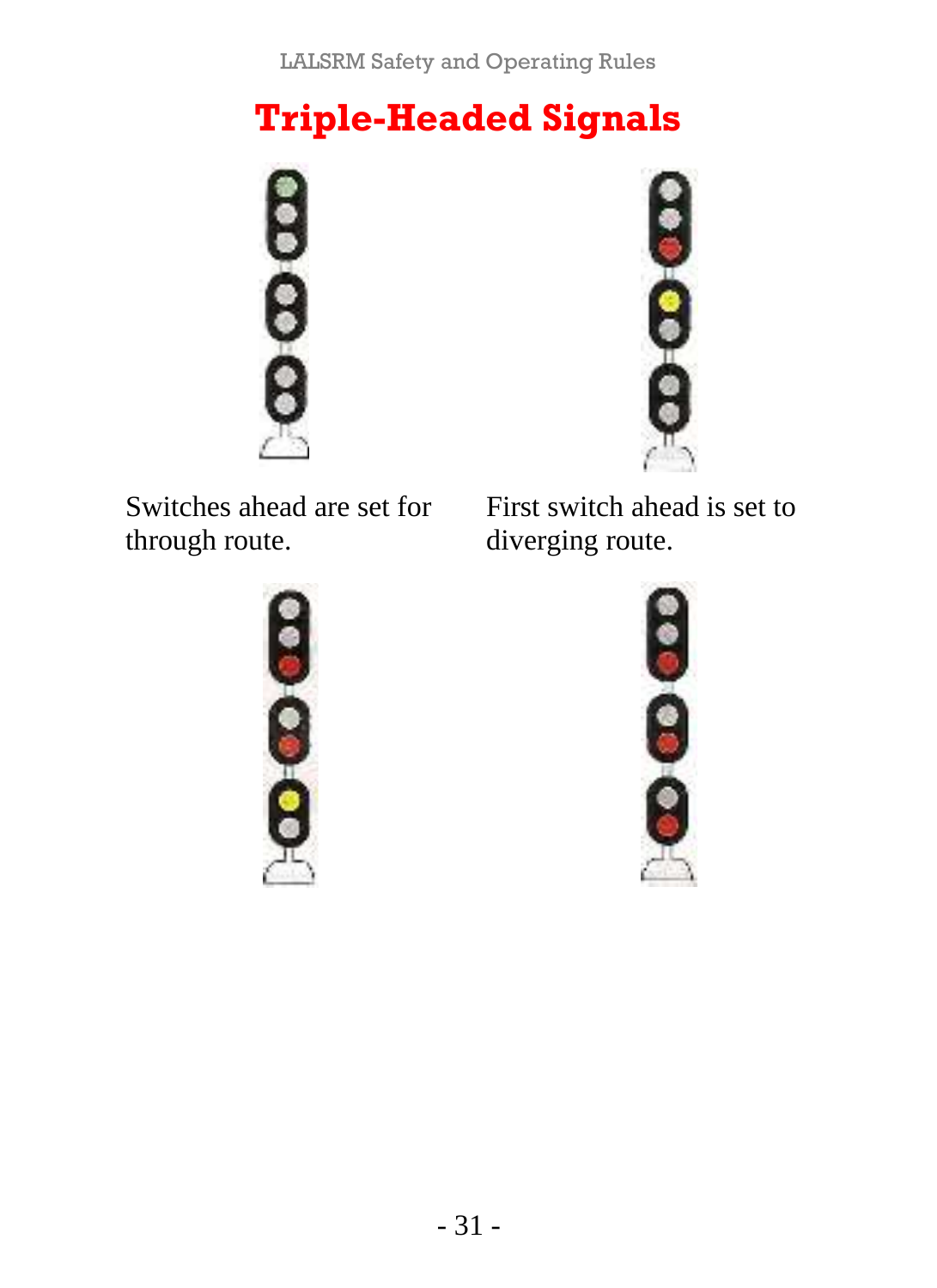First *and* second switch ahead are set to diverging routes.

When all heads are RED with an "A" stop, do not move until the bottom light is YELLOW, or GREEN.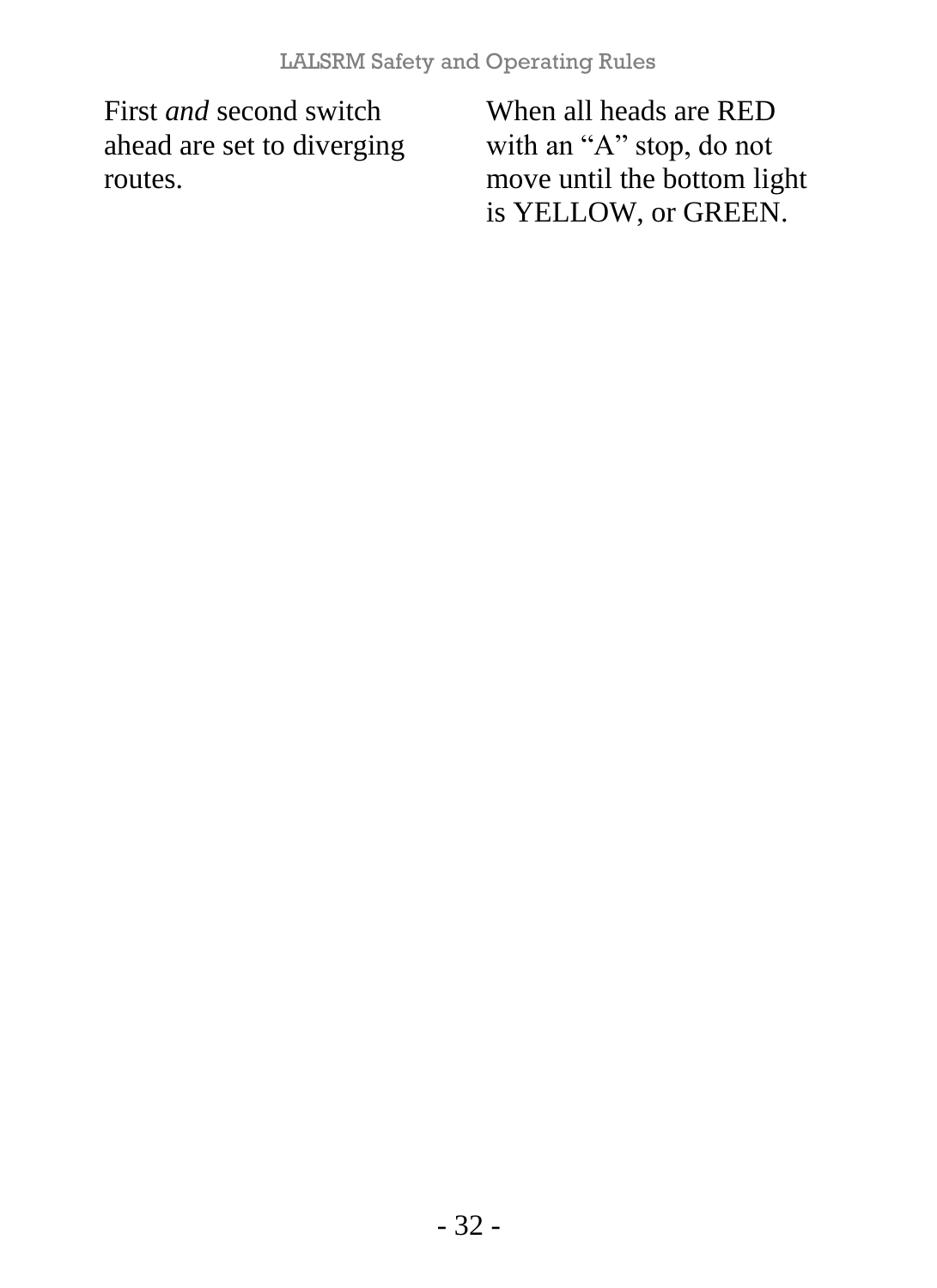LALSRM Safety and Operating Rules

#### **Yard Dwarf Signals**





Switch is set for through route.

DO NOT enter or exit the switch on the RED indication, or the train will derail and also damage the switch.

#### **Webb Yard Entrance (from east)**



Switch is aligned for through tracks on left.



Switch is aligned for Webb Yard.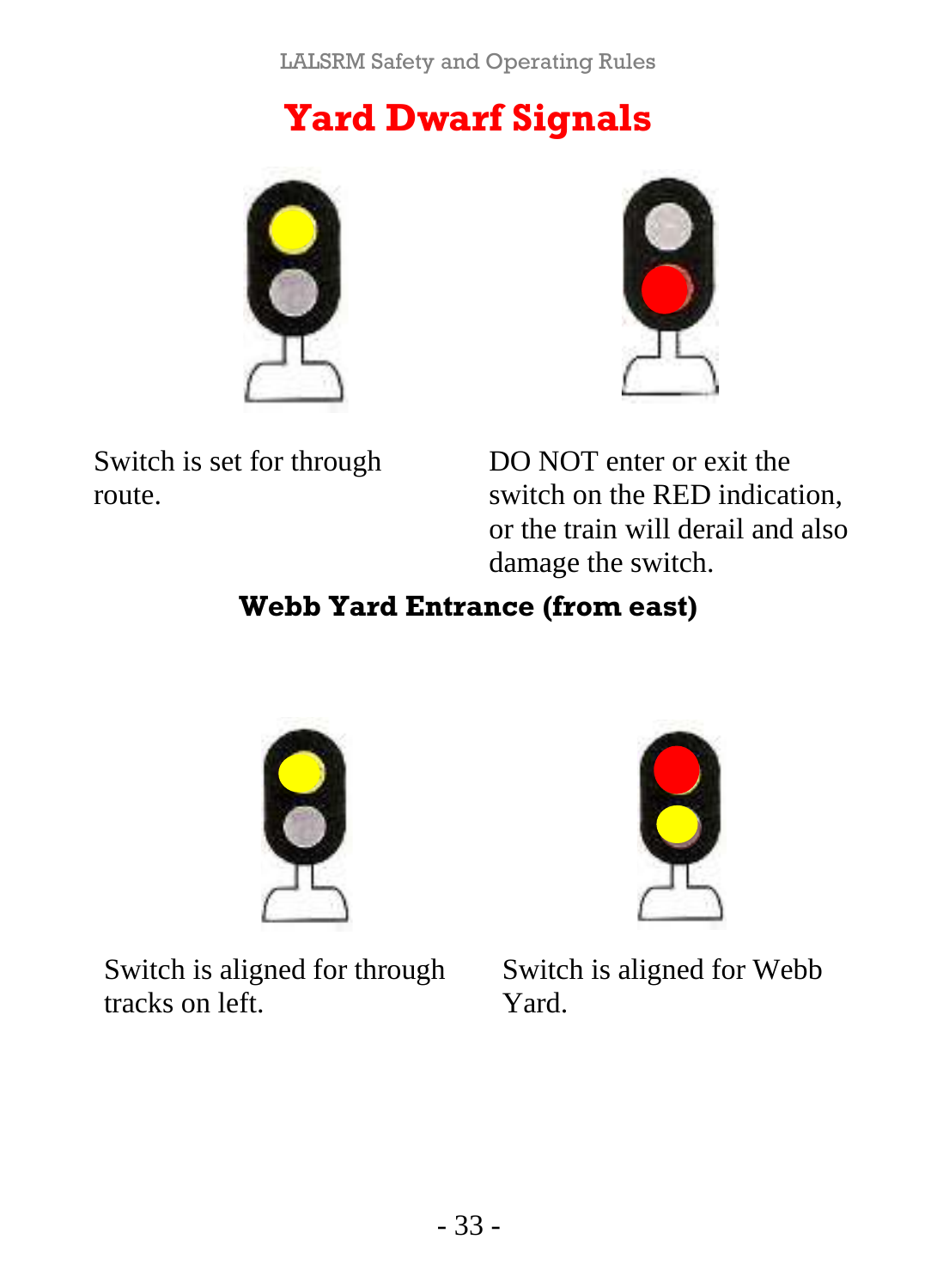#### **Pennsylvania RR Style Signals**







**LIGHTS IN HORIZONTAL POSITION**

Stop. *See rules 603 and 604.*

#### **LIGHTS IN DIAGONAL POSITION**

Proceed with caution. Be prepared to stop **LIGHTS IN VERTICAL POSITION**

Clear track ahead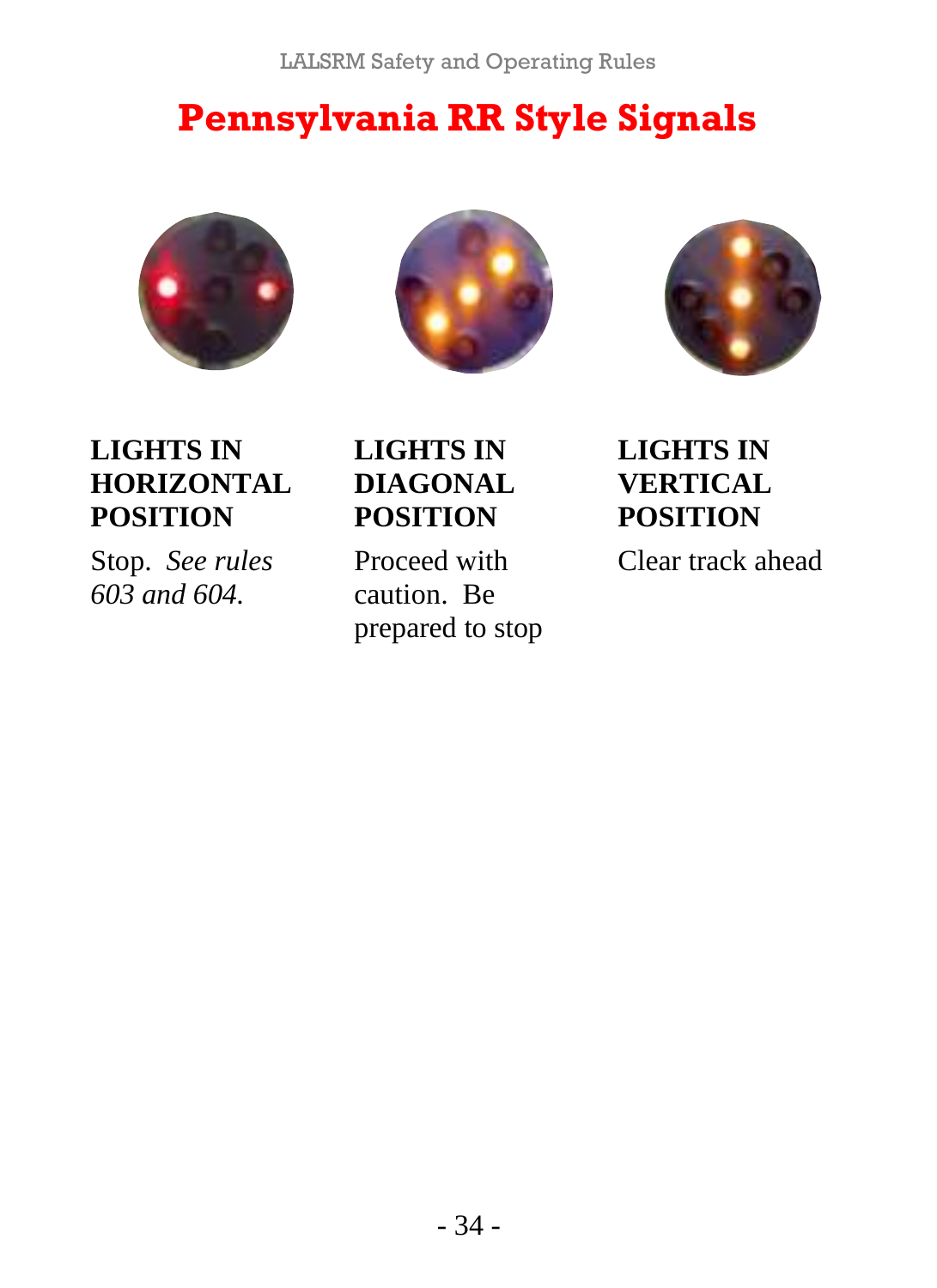#### **Track Gauge**



| Scale          | <b>G</b> straight G curve |        |
|----------------|---------------------------|--------|
| 1"             | 4.750"                    | 4.750" |
| $1\frac{1}{2}$ | 7.562"                    | 7.562" |

#### **Track Spacing**

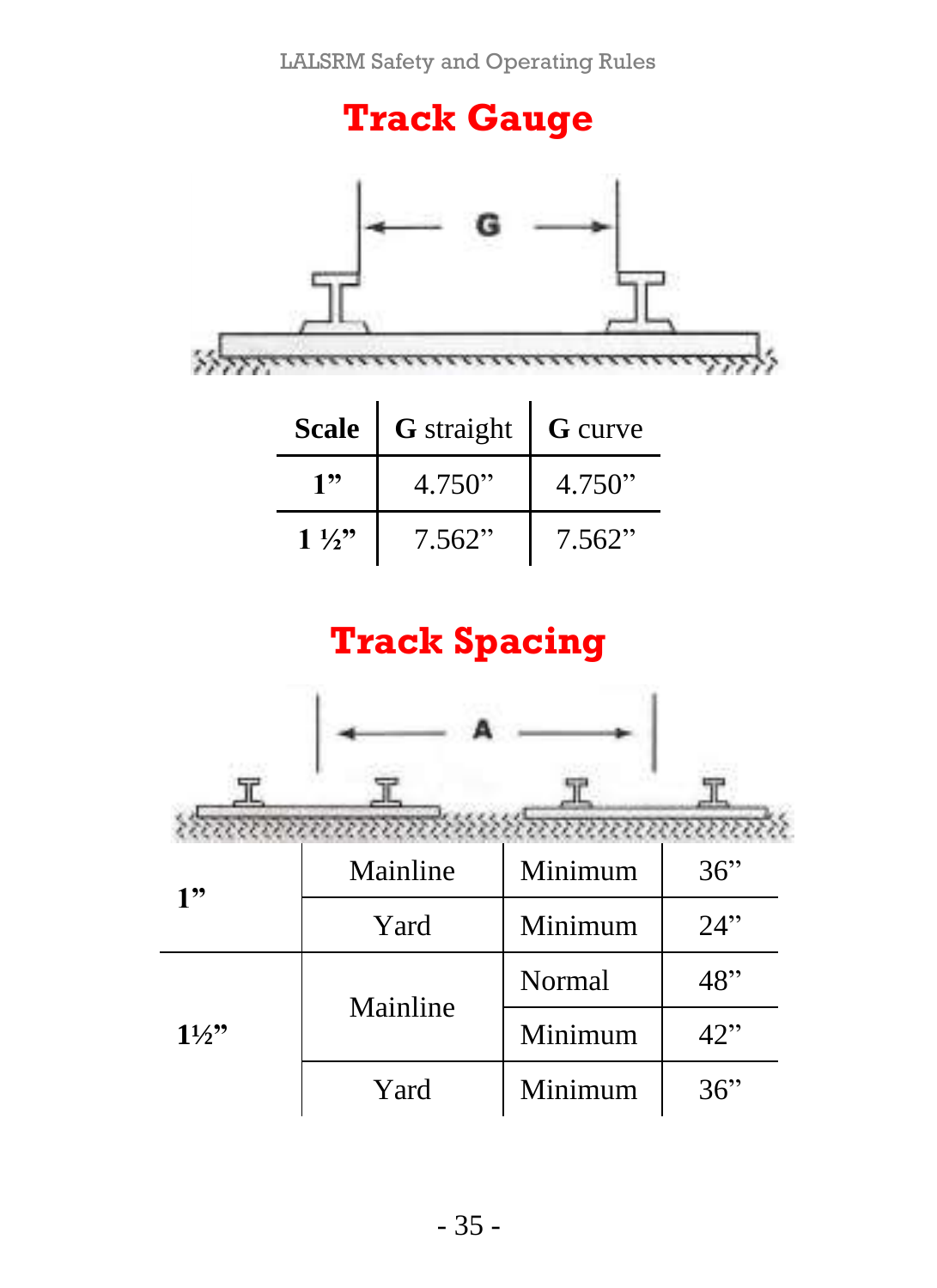#### **Track Side Clearances**



#### **Coupler Height**

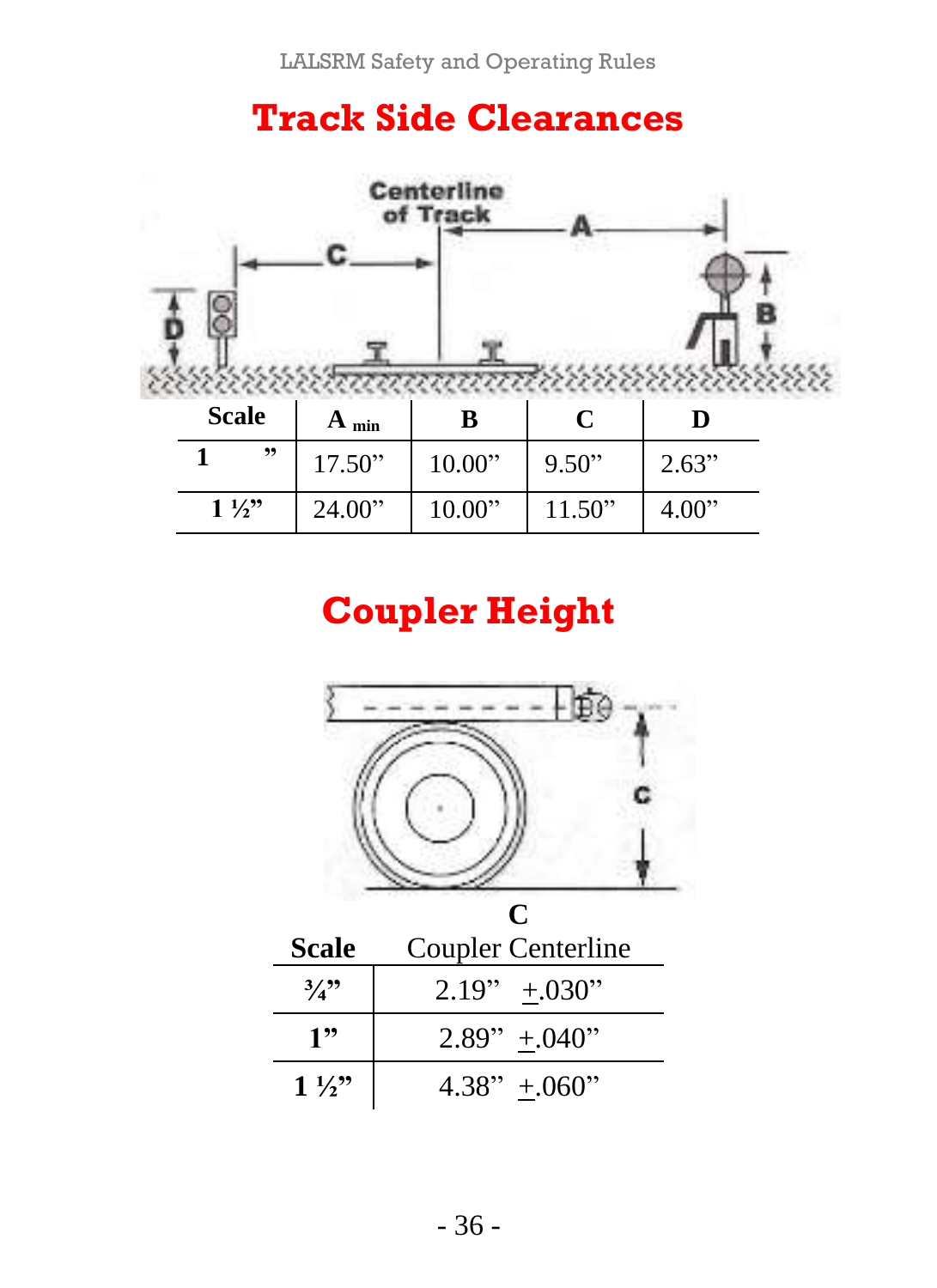LALSRM Safety and Operating Rules

#### **Switch Dimensions**

|                | P    | C <sub>1</sub> |            |                    |      |                    |  |                |
|----------------|------|----------------|------------|--------------------|------|--------------------|--|----------------|
| <b>Scale</b>   | min  | min            | $C_2, C_5$ |                    |      |                    |  | $\mathbf{C}_3$ |
| "              | .625 | .156           | .218       | $+.020$<br>$-.000$ | .218 | $+.020$<br>$-.000$ |  |                |
| $1\frac{1}{2}$ | .750 | .188           | .250       | $+.020$<br>$-.000$ | .250 | $+.030$<br>$-.000$ |  |                |

| <b>Scale</b>   | $C_4*$<br>min | $G_1$ | G2    |                    | G,    |                    |
|----------------|---------------|-------|-------|--------------------|-------|--------------------|
| ,,             | .218          | 4.750 | 4.750 | $+.020$<br>$-.000$ | 4.532 | $+.020$<br>$-.000$ |
| $1\frac{1}{2}$ | .250          | 7.562 | 7.562 | $+.020$<br>$-.000$ | 7.312 | $+.020$<br>$-.000$ |

#### **Notes**

#### *Dimensions in inches*

- P Gap between stock rail inside surface to outside of switch points at STA 0.
- $C_1$  Gap between open switch point outer edge and curved stock rail at the kink point (kink point station varies with curve radius)
- $C_2$  Gap between outer surface of guard rail and tangent stock rail
- $C_3$  Gap between wing rail inside edge and fog edge on tangent
- $C_4^*$  Gap between outside surface of guard rail on switch and stock rail inside surface
- $C_5$  Gap between frog side and wing rail on turnout
- $G_1$  Gauge dimension of tangent track
- $G<sub>2</sub>$  Gauge dimension of switch track (depends on switch radius)
- $G_3$  CRITICAL Gauge dimension between frog and outside face of switch guard rail
- \* Varies with change in  $G_2$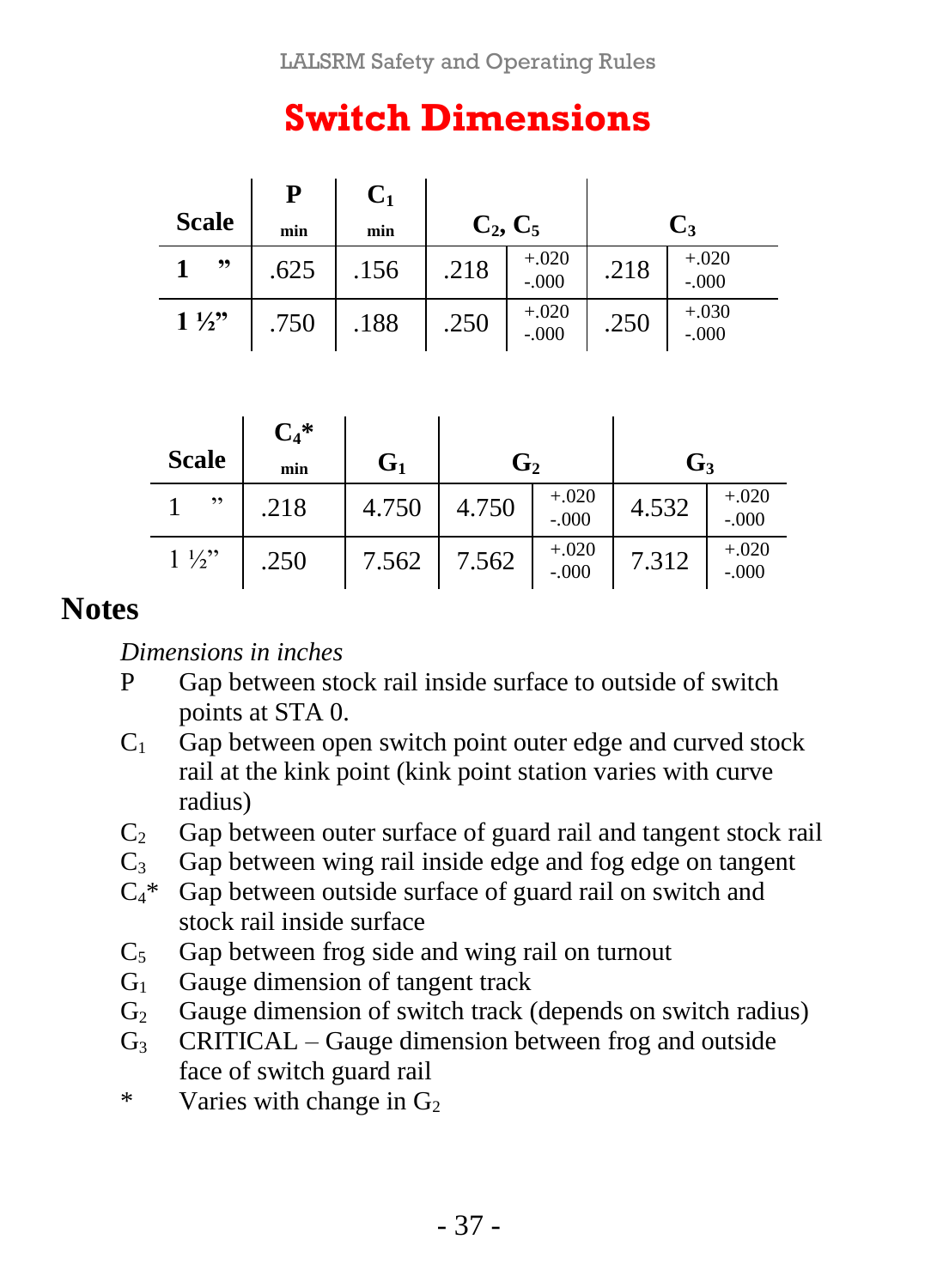#### **Switch Dimensions**

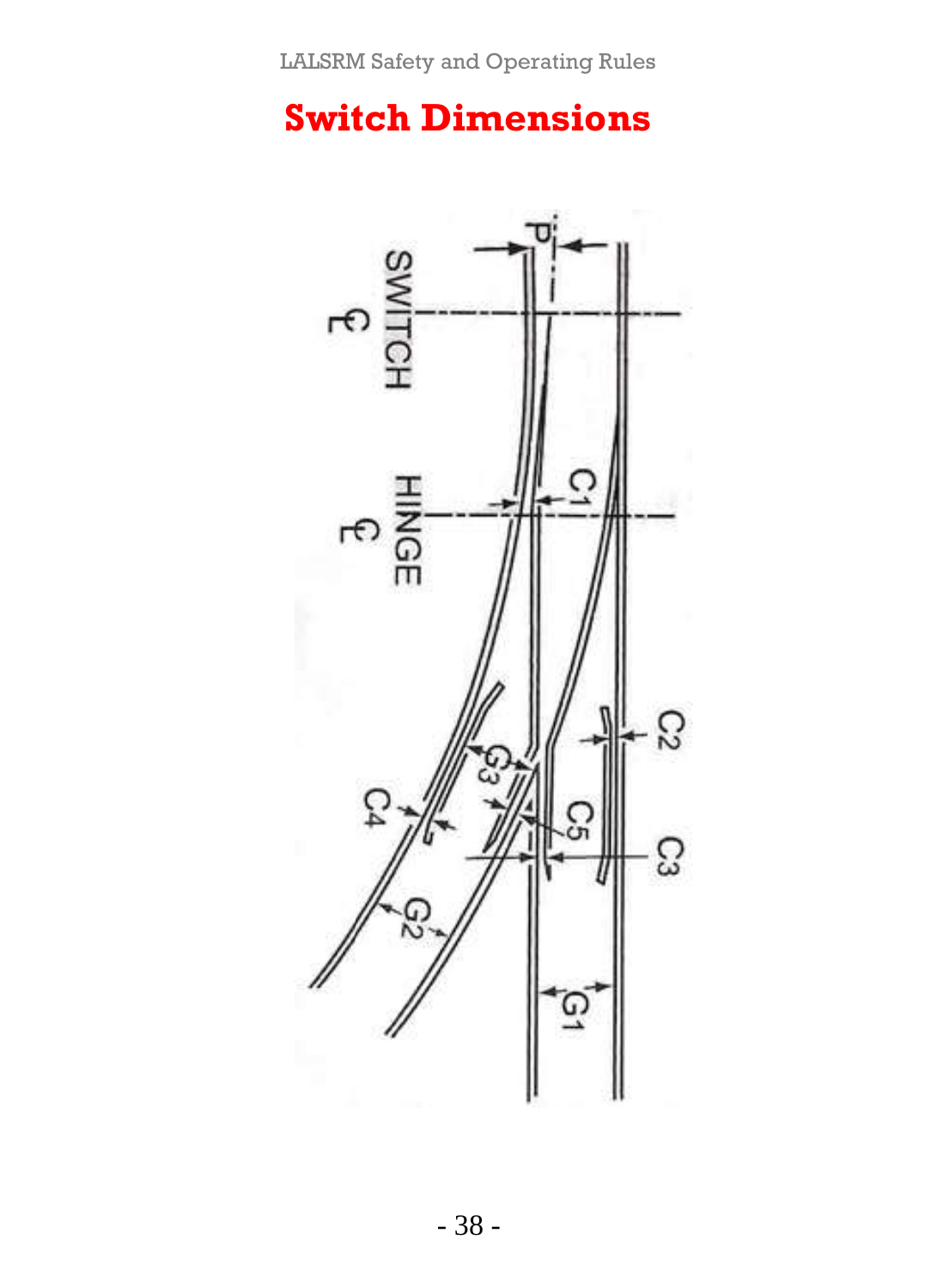#### **Axle Loading**



| <b>Scale</b>   | Lbs./Axle max |
|----------------|---------------|
| $\frac{3}{2}$  | 200           |
| 1"             | 200           |
| $1\frac{1}{2}$ | 42            |

#### **Wheel Dimensions**

*(Inches)*

| <b>Scale</b>   | G ref                      | B                           | т<br>min | w<br>max | F                  | R              |
|----------------|----------------------------|-----------------------------|----------|----------|--------------------|----------------|
| 3/3            | 3.47<br>$+.020$<br>$-.000$ | 3.28<br>$+.020$<br>$-.000$  | .34      | .094     | $.080 + .014$      | $.04 \pm .010$ |
| 1"             | 4.69<br>$+.020$<br>$-.000$ | 4.44<br>$+.020$<br>$-.000.$ | .38      | .125     | $.140 + .016$      | $.06 + .010$   |
| $1\frac{1}{2}$ | 7.44<br>$+.020$<br>$-.000$ | 7.12<br>$+.020$<br>$-.000$  | .59      | .156     | $.187 \text{ max}$ | $.094 + .010$  |